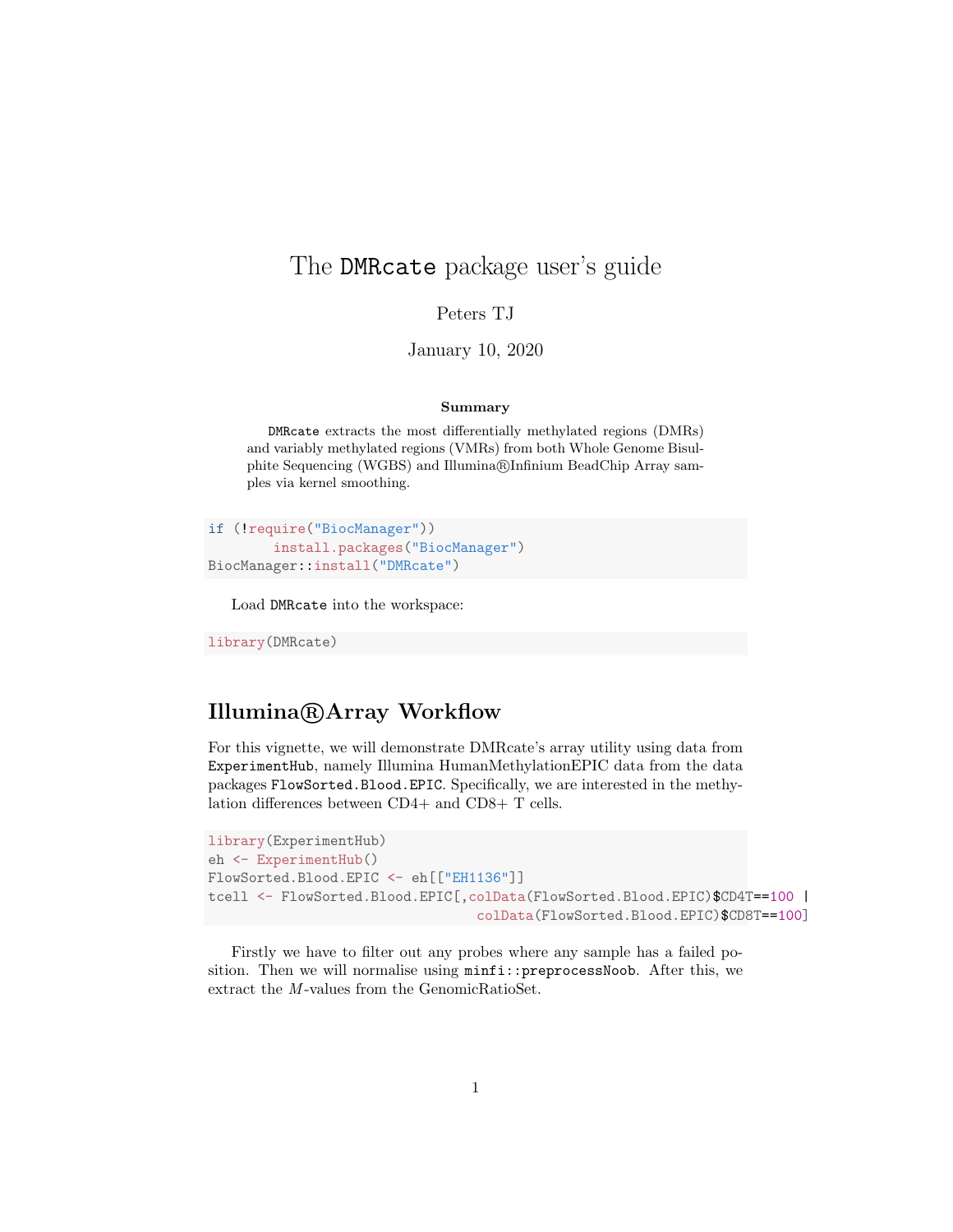```
detP <- detectionP(tcell)
## Loading required package: IlluminaHumanMethylationEPICmanifest
remove \leq apply(detP, 1, function (x) any(x > 0.01))
tcell <- tcell[!remove,]
tcell <- preprocessFunnorm(tcell)
## [preprocessFunnorm] Background and dye bias correction with noob
## [preprocessFunnorm] Mapping to genome
## [preprocessFunnorm] Quantile extraction
## [preprocessFunnorm] Normalization
tcellms <- getM(tcell)
```
M-values (logit-transform of beta) are preferable to beta values for significance testing via limma because of increased sensitivity, but we will transform this to a beta matrix for visualisation purposes later on.

Some of the methylation measurements on the array may be confounded by proximity to SNPs, and cross-hybridisation to other areas of the genome $[1, 2]$  $[1, 2]$ . In particular, probes that are 0, 1, or 2 nucleotides from the methylcytosine of interest show a markedly different distribution to those farther away, in healthy tissue (Figure 1).

It is with this in mind that we filter out probes 2 nucleotides or closer to a SNP that have a minor allele frequency greater than 0.05, and the approximately 48,000 [\[1,](#page-24-0) [2\]](#page-24-1) cross-reactive probes on either 450K and/or EPIC, so as to reduce confounding. Here we use a combination of in silico analyses from [\[1,](#page-24-0) [2\]](#page-24-1). About 60,000 are removed from our M-matrix of approximately 864,000:

```
nrow(tcellms)
## [1] 864039
tcellms.noSNPs <- rmSNPandCH(tcellms, dist=2, mafcut=0.05)
nrow(tcellms.noSNPs)
```
## [1] 803420

Here we have  $6 \text{ CD8+ T cell assays}$ , and  $7 \text{ CD4+ T cell assays}$ ; we want to call DMRs between these groups. One of the CD4+ assays is a technical replicate, so we will average these two replicates like so:

```
tcell$Replicate
## [1] "" "" "" "" "" ""
## [7] "" "" "" "Th2535-1" "Th2535-1" ""
## [13] ""
```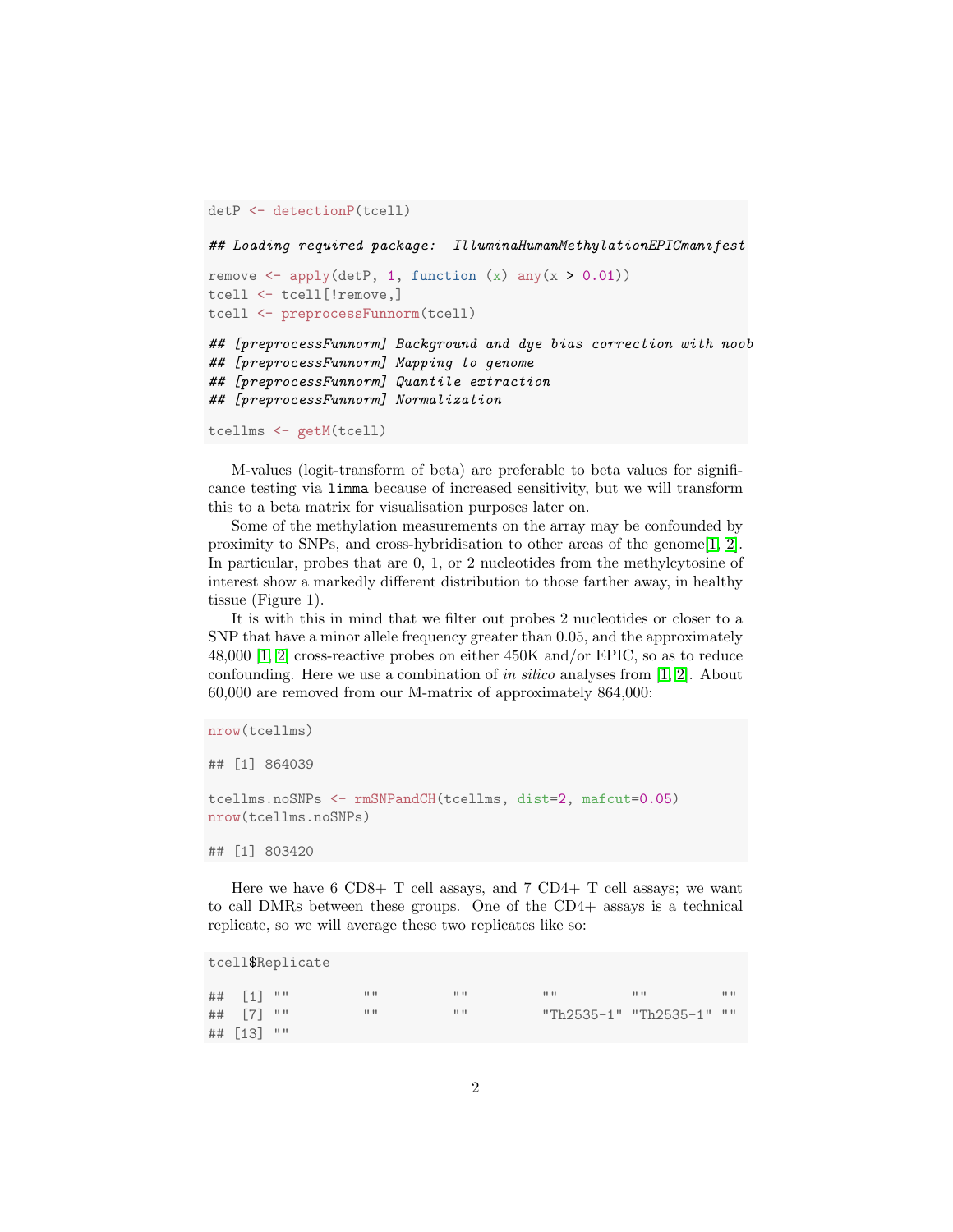Figure 1: Beta distribution of 450K probes from publically available data from blood samples of healthy individuals [\[3\]](#page-24-2) by their proximity to a SNP. "All SNP probes" refers to the 153 113 probes listed by Illumina® whose values may potentially be confounded by a SNP.



**Heyn et al. 450k beta distribution by distance to SNP**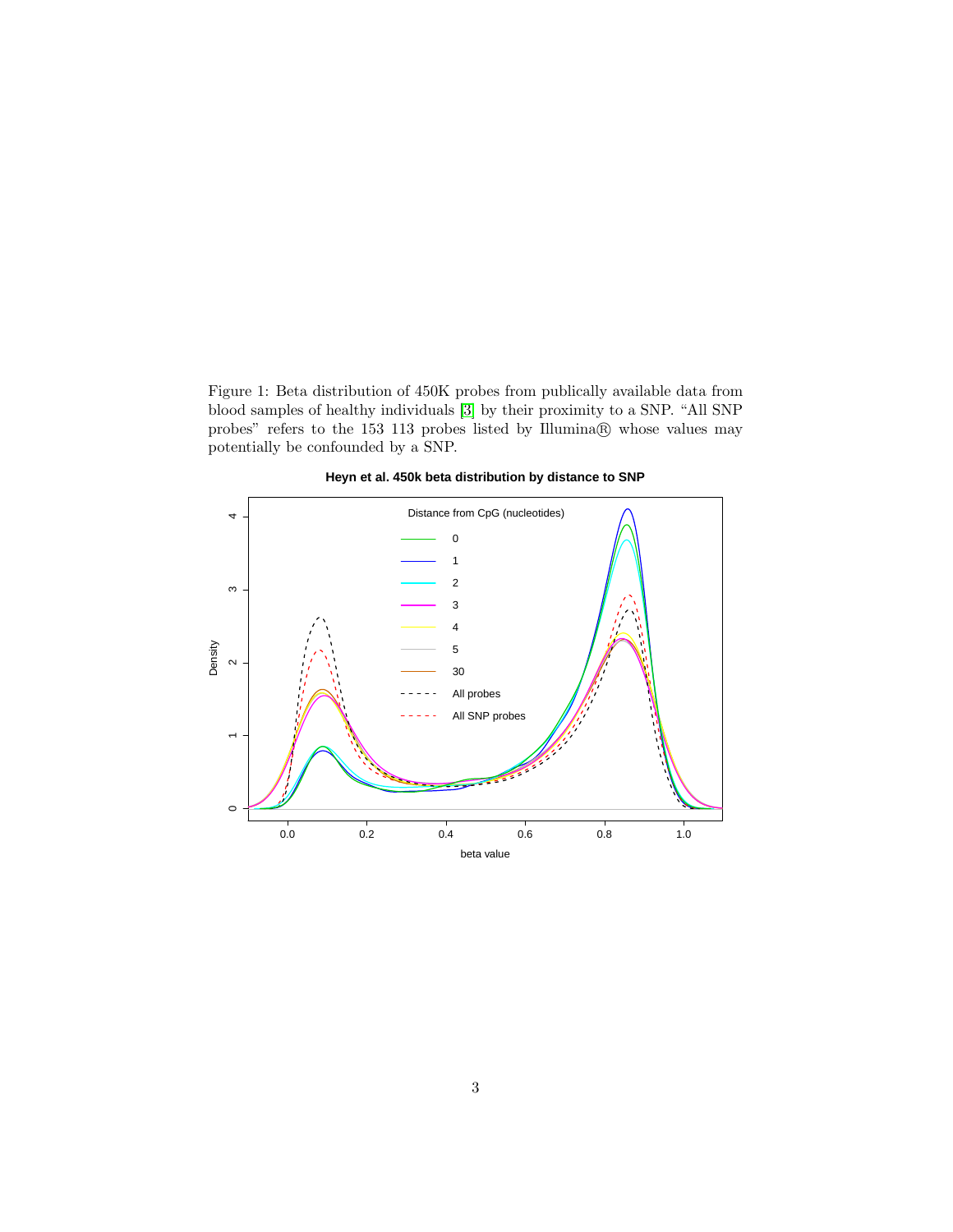```
tcell$Replicate[tcell$Replicate==""] <- tcell$Sample_Name[tcell$Replicate==""]
tcellms.noSNPs <- limma::avearrays(tcellms.noSNPs, tcell$Replicate)
tcell <- tcell[,!duplicated(tcell$Replicate)]
tcell <- tcell[rownames(tcellms.noSNPs),]
assays(tcell)[["M"]] <- tcellms.noSNPs
assays(tcell)[["Beta"]] <- ilogit2(tcellms.noSNPs)
```
Next we want to annotate our matrix of M-values with relevant information. We also use the backbone of the limma pipeline for differential array analysis. We want to compare within patients across tissue samples, so we set up our variables for a standard limma pipeline, and set coef=2 in cpg.annotate since this corresponds to the phenotype comparison in design.

cpg.annotate() takes either a data matrix with Illumina probe IDs, or an already prepared GenomicRatioSet from minfi.

```
type <- factor(tcell$CellType)
design <- model.matrix(~type)
myannotation <- cpg.annotate("array", tcell, arraytype = "EPIC",
                             analysis.type="differential", design=design, coef=2)
```
#### myannotation

## CpGannotated object describing 803420 CpG sites, with independent ## CpG threshold indexed at fdr=0.05 and 31633 significant CpG sites.

Now we can find our most differentially methylated regions with dmrcate().

For each chromosome, two smoothed estimates are computed: one weighted with per-CpG  $t$ -statistics and one not, for a null comparison. The two estimates are compared via a Satterthwaite approximation[\[4\]](#page-24-3), and a significance test is calculated at all hg19 coordinates that an input probe maps to. After fdr-correction, regions are then agglomerated from groups of post-smoothed significant probes where the distance to the next consecutive probe is less than lambda nucleotides.

```
dmrcoutput <- dmrcate(myannotation, lambda=1000, C=2)
## Fitting chr1...
## Fitting chr2...
## Fitting chr3...
## Fitting chr4...
## Fitting chr5...
## Fitting chr6...
## Fitting chr7...
## Fitting chr8...
## Fitting chr9...
```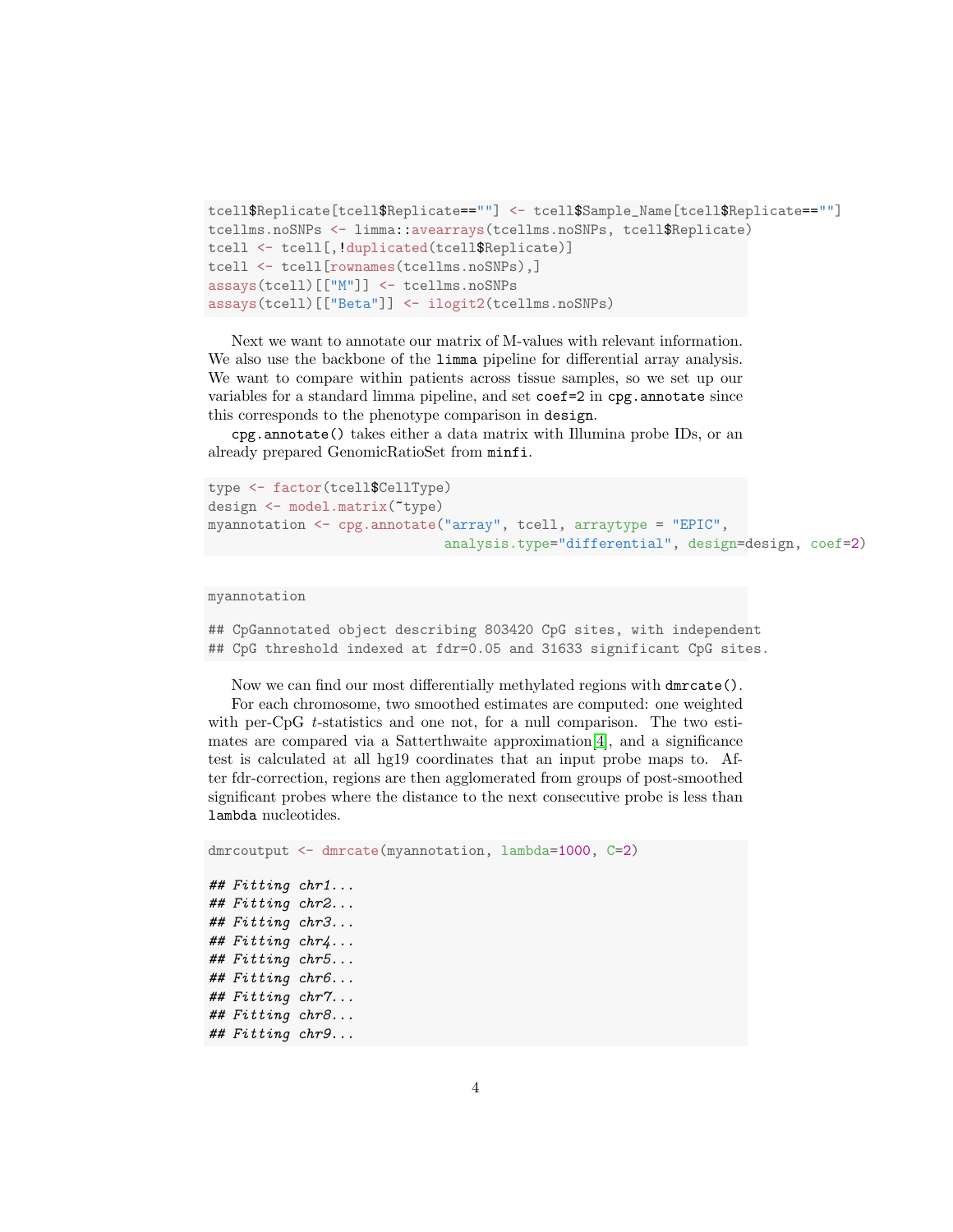```
## Fitting chr10...
## Fitting chr11...
## Fitting chr12...
## Fitting chr13...
## Fitting chr14...
## Fitting chr15...
## Fitting chr16...
## Fitting chr17...
## Fitting chr18...
## Fitting chr19...
## Fitting chr20...
## Fitting chr21...
## Fitting chr22...
## Fitting chrX...
## Fitting chrY...
## Demarcating regions...
## Done!
dmrcoutput
## DMResults object with 4949 DMRs.
## Use extractRanges() to produce a GRanges object of these.
```
We can convert our DMR list to a GRanges object, which uses the genome argument to annotate overlapping gene loci.

```
results.ranges <- extractRanges(dmrcoutput, genome = "hg19")
results.ranges
## GRanges object with 4949 ranges and 8 metadata columns:
## seqnames ranges strand | no.cpgs min_smoothed_fdr
## <Rle> <IRanges> <Rle> | <integer> <numeric>
## [1] chr2 87014979-87021117 * | 26 0
## [2] chr17 47286445-47289036 * | 20 0
## [3] chr12 6442329-6444675 * | 14 0
## [4] chr1 2160666-2166155 * | 16 1.84211074257401e-171
## [5] chrX 135728914-135730413 * | 10 0
## ... ... ... ... . ... ...
## [4945] chr6 31697652-31698899 * | 30 4.94727689667916e-23
## [4946] chr6 32120584-32121843 * | 39 1.61729581793529e-20
## [4947] chr6 42882703-42883389 * | 2 9.48999919269778e-12
## [4948] chr19 53662261-53662353 * | 2 5.81554772757448e-11
## [4949] chr10 64578469-64578476 * | 2 1.30283635369131e-10
## Stouffer HMFDR Fisher
## <numeric> <numeric> <numeric>
## [1] 4.02760414580254e-53 6.8073238827719e-07 8.62111492091922e-64
```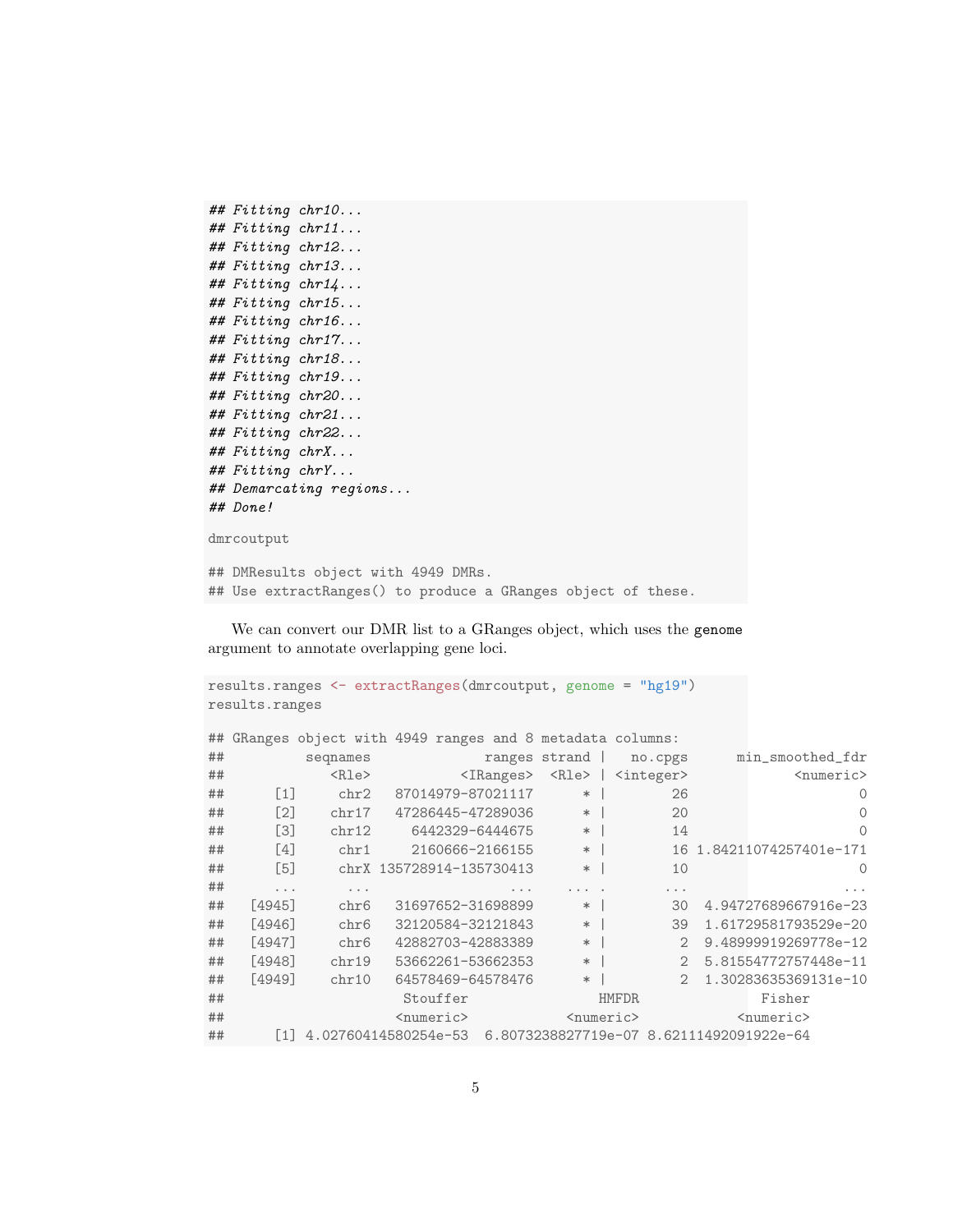| ##      |                                  | [2] 2.13220507856045e-34 2.55286114637069e-06 4.79029222302714e-41                   |                                                                 |                   |                      |
|---------|----------------------------------|--------------------------------------------------------------------------------------|-----------------------------------------------------------------|-------------------|----------------------|
| ##      |                                  | [3] 9.90230381917337e-34 8.04487333597537e-07 6.64603234719223e-41                   |                                                                 |                   |                      |
| ##      |                                  | [4] 5.84420550339003e-39 7.55488977783522e-06 2.19863812077882e-39                   |                                                                 |                   |                      |
| ##      | [5]                              |                                                                                      | 6.0114742001323e-42  6.94893061084617e-07  6.01039734771414e-39 |                   |                      |
| ##      | $\sim$ $\sim$ $\sim$             | $\sim$ $\sim$ $\sim$                                                                 | $\sim$ 100 $\sim$ 100 $\sim$                                    |                   | $\sim$ $\sim$ $\sim$ |
| ##      | $[4945]$                         | 0.99898176343113                                                                     | 0.00885228447939413                                             | 0.824190551257804 |                      |
| ##      | $[4946]$                         | 0.999216743080738                                                                    | 0.0271688089869133                                              | 0.855903250102537 |                      |
| ##      | $[4947]$                         | 0.860229971435707                                                                    | 0.762326002010376                                               | 0.899748955165383 |                      |
| ##      | $[4948]$                         | 0.863172819930373                                                                    | 0.776670023474993                                               | 0.908883156746113 |                      |
|         | $[4949]$                         | 0.951728160160997                                                                    | 0.865069070547641                                               | 0.966347558591277 |                      |
| ##      |                                  |                                                                                      |                                                                 |                   |                      |
| ##      |                                  | maxdiff                                                                              | meandiff                                                        |                   |                      |
| ##      |                                  | <numeric></numeric>                                                                  | <numeric></numeric>                                             |                   |                      |
| ##      | $\lceil 1 \rceil$                | $-0.733559196947324$                                                                 | $-0.236923818756527$                                            |                   |                      |
| ##      | $[2]$                            | $-0.635726177012658$                                                                 | $-0.20297012977379$                                             |                   |                      |
| ##      | $[3]$                            | $-0.63513162760869$                                                                  | $-0.304662807536568$                                            |                   |                      |
| ##      | $[4]$                            | 0.448376298467363                                                                    | 0.208764071796863                                               |                   |                      |
| ##      | $[5]$                            | 0.764572442533011                                                                    | 0.543704625452575                                               |                   |                      |
| ##      | $\sim$ $\sim$ $\sim$             | $\sim$ 100 $\sim$ 100 $\sim$                                                         | $\rightarrow$ $\rightarrow$ $\rightarrow$                       |                   |                      |
| ##      | $[4945]$                         | $-0.385048848181761$                                                                 | $-0.0320309885414187$                                           |                   |                      |
| ##      | $[4946]$                         | -0.146157983314745  0.00272269666532804                                              |                                                                 |                   |                      |
| ##      | $[4947]$                         | 0.0356160369671412                                                                   | 0.0205559012677759                                              |                   |                      |
| ##      |                                  | [4948] 0.00326501166984835 0.00219677162536589                                       |                                                                 |                   |                      |
| ##      |                                  | [4949] 0.00158381435573284 0.000546767339421035                                      |                                                                 |                   |                      |
| ##      |                                  |                                                                                      |                                                                 |                   |                      |
| ##      |                                  |                                                                                      |                                                                 |                   |                      |
| $\# \#$ |                                  | [1] SNORA73, SNORA64, SNORA12, SNORA74, SNORA19, snR65, 5S_rRNA, SNORA4, SNORD11, SN |                                                                 |                   |                      |
| ##      | $[2]$                            |                                                                                      |                                                                 |                   |                      |
| $\# \#$ | $[3]$                            |                                                                                      |                                                                 |                   |                      |
| ##      | $[4]$                            |                                                                                      |                                                                 |                   |                      |
| ##      | $[5]$                            |                                                                                      |                                                                 |                   |                      |
| ##      |                                  |                                                                                      |                                                                 |                   |                      |
|         | $\sim$ $\sim$ $\sim$<br>$[4945]$ |                                                                                      |                                                                 |                   |                      |
| ##      |                                  |                                                                                      |                                                                 |                   |                      |
| ##      | $[4946]$                         |                                                                                      |                                                                 |                   |                      |
| ##      | $[4947]$                         |                                                                                      |                                                                 |                   |                      |
| ##      | [4948]                           |                                                                                      |                                                                 |                   |                      |
| ##      | $[4949]$                         |                                                                                      |                                                                 |                   |                      |
| ##      | $------$                         |                                                                                      |                                                                 |                   |                      |
| ##      |                                  | seqinfo: 23 sequences from an unspecified genome; no seqlengths                      |                                                                 |                   |                      |

DMRs are ranked by Fisher's multiple comparison statistic, but Stouffer scores and the harmonic mean of the individual component FDRs (HMFDR) are also given in this object as alternative options for ranking DMR significance.

We can then pass this GRanges object to DMR.plot(), which uses the Gviz package as a backend for contextualising each DMR.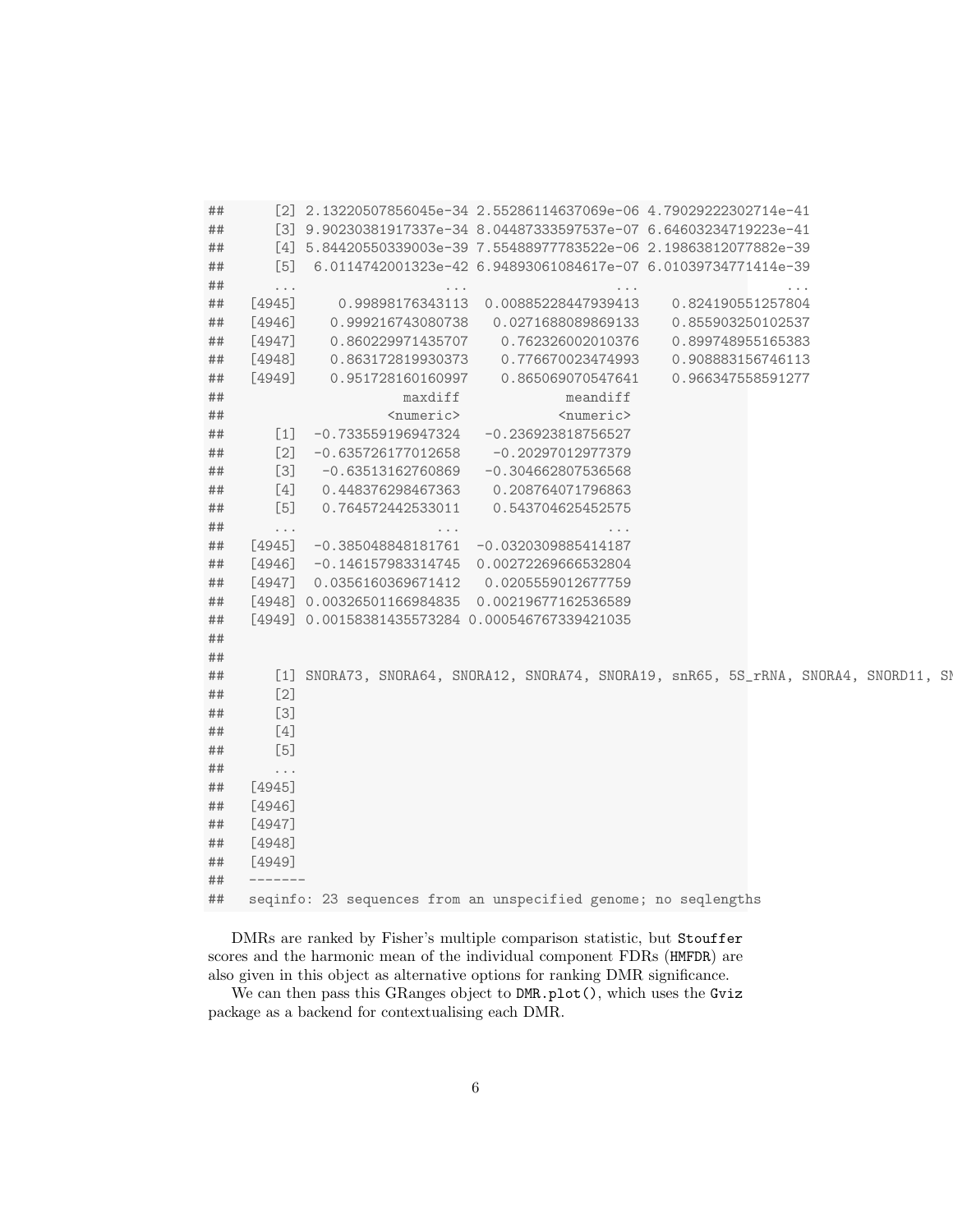```
groups <- c(CD8T="magenta", CD4T="forestgreen")
cols <- groups[as.character(type)]
cols
## CD4T CD8T CD8T CD4T CD4T
## "forestgreen" "magenta" "magenta" "forestgreen" "forestgreen"
## CD8T CD8T CD8T CD8T CD4T
## "magenta" "magenta" "magenta" "magenta" "forestgreen"
## CD4T CD4T
## "forestgreen" "forestgreen"
```

```
DMR.plot(ranges=results.ranges, dmr=1, CpGs=getBeta(tcell), what="Beta",
        arraytype = "EPIC", phen.col=cols, genome="hg19")
```


Consonant with the expected biology, our top DMR shows the CD8+ T cells hypomethylated across parts of the CD8A locus. The two distinct hypomethylated sections have been merged because they are less than 1000 bp apart -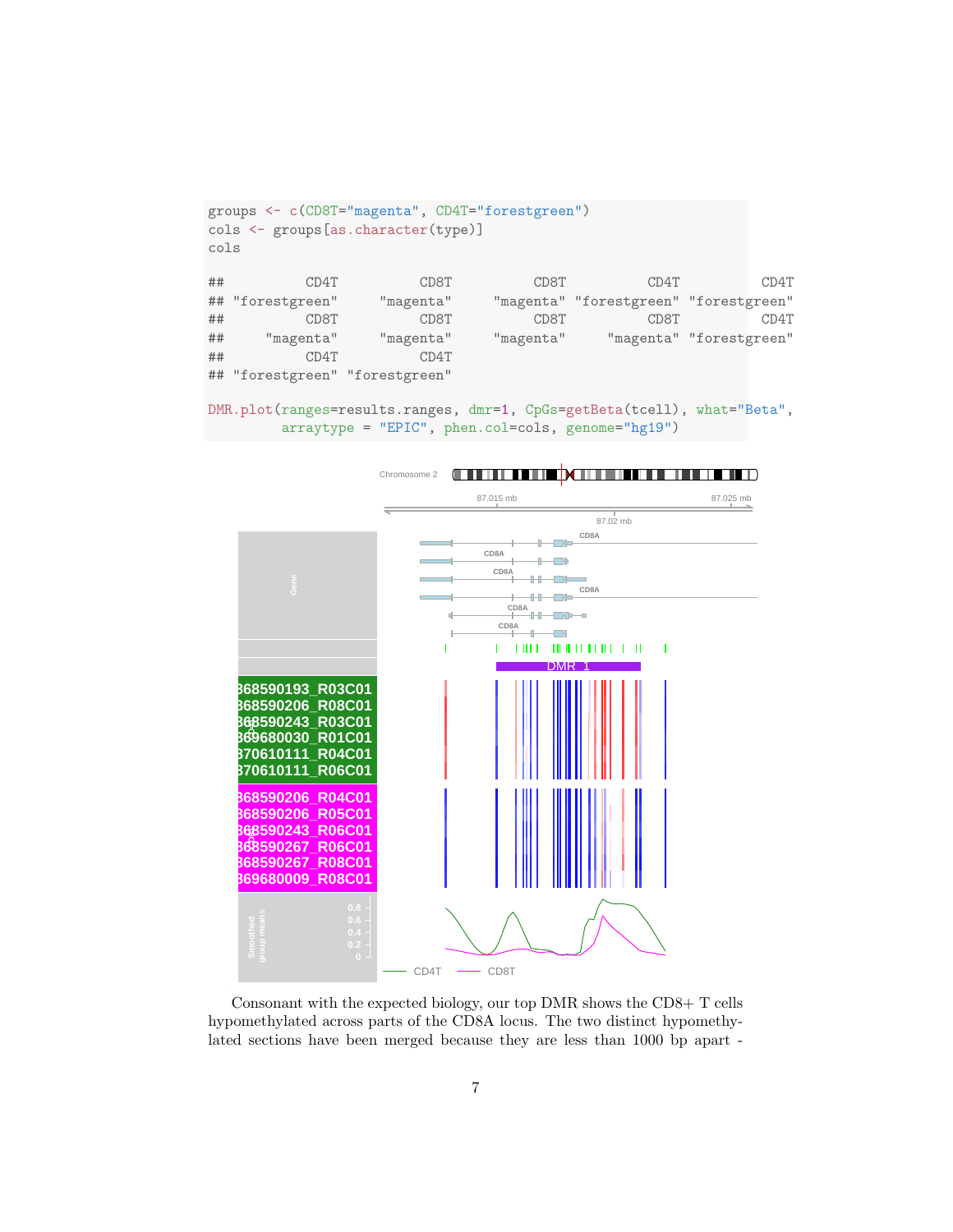specified by lambda in the call to dmrcate(). To call these as separate DMRs, make lambda smaller.

Lastly, we would like to do a gene ontology test on our DMRs; this is made possible by the goregion() function in the missMethyl package. We will take the top 100 DMRs for this enrichment test.

```
library(missMethyl)
enrichment_GO <- goregion(results.ranges[1:100], all.cpg = rownames(tcell),
                            \text{collection} = "GO", \text{ array-type} = "EPIC")enrichment_GO <- enrichment_GO[order(enrichment_GO$P.DE),]
head(enrichment_GO, 10)
```

| ## |                            | ONTOLOGY  |      |  |  | <b>TERM</b> | N DE | P.DE                                                        |
|----|----------------------------|-----------|------|--|--|-------------|------|-------------------------------------------------------------|
|    | ## GO:0046649              | <b>BP</b> |      |  |  |             |      | lymphocyte activation 733 20 2.180442e-10                   |
|    | ## GO:0001775              | <b>BP</b> |      |  |  |             |      | cell activation 1440 25 2.238168e-08                        |
|    | ## GO:0098552              | CC        |      |  |  |             |      | side of membrane 587 15 1.216611e-07                        |
|    | ## GO:0002682              | BP        |      |  |  |             |      | regulation of immune system process 1659 25 1.417994e-07    |
|    | ## GO:0045321              | <b>BP</b> |      |  |  |             |      | leukocyte activation 1284 22 1.523709e-07                   |
|    | ## GO:0042110              | BP        |      |  |  |             |      | T cell activation 464 14 1.707874e-07                       |
|    | ## GO:0030098              | BP        |      |  |  |             |      | lymphocyte differentiation 353 12 4.737771e-07              |
|    | ## GO:0009897              | <b>CC</b> |      |  |  |             |      | external side of plasma membrane 393 11 6.017648e-07        |
|    | ## GO:0045785              |           |      |  |  |             |      | BP positive regulation of cell adhesion 403 13 8.606610e-07 |
|    | ## GO:0042287              | MF        |      |  |  |             |      | MHC protein binding 40 5 9.180044e-07                       |
| ## |                            |           | FDR. |  |  |             |      |                                                             |
|    | ## GO:0046649 4.990597e-06 |           |      |  |  |             |      |                                                             |
|    | ## GO:0001775 2.561359e-04 |           |      |  |  |             |      |                                                             |
|    | ## GO:0098552 6.514969e-04 |           |      |  |  |             |      |                                                             |
|    | ## GO:0002682 6.514969e-04 |           |      |  |  |             |      |                                                             |
|    | ## GO:0045321 6.514969e-04 |           |      |  |  |             |      |                                                             |
|    | ## GO:0042110 6.514969e-04 |           |      |  |  |             |      |                                                             |
|    | ## GO:0030098 1.549116e-03 |           |      |  |  |             |      |                                                             |
|    | ## GO:0009897 1.721649e-03 |           |      |  |  |             |      |                                                             |
|    | ## GO:0045785 2.101129e-03 |           |      |  |  |             |      |                                                             |
|    | ## GO:0042287 2.101129e-03 |           |      |  |  |             |      |                                                             |

From this enrichment test we can see the most enriched terms are germane to the contrast at hand, including lymphocyte activation and differentiation, T cell activation and MHC protein binding.

### Bisulfite sequencing workflow

Bisulfite sequencing assays are fundamentally different to arrays, because methylation is represented as a pair of methylated and unmethylated reads per sample, instead of a single beta value. Although we could simply take the logitproportion of methylated reads per CpG, this removes the effect of varying read depth across the genome. For example, a sampling depth of 30 methylated reads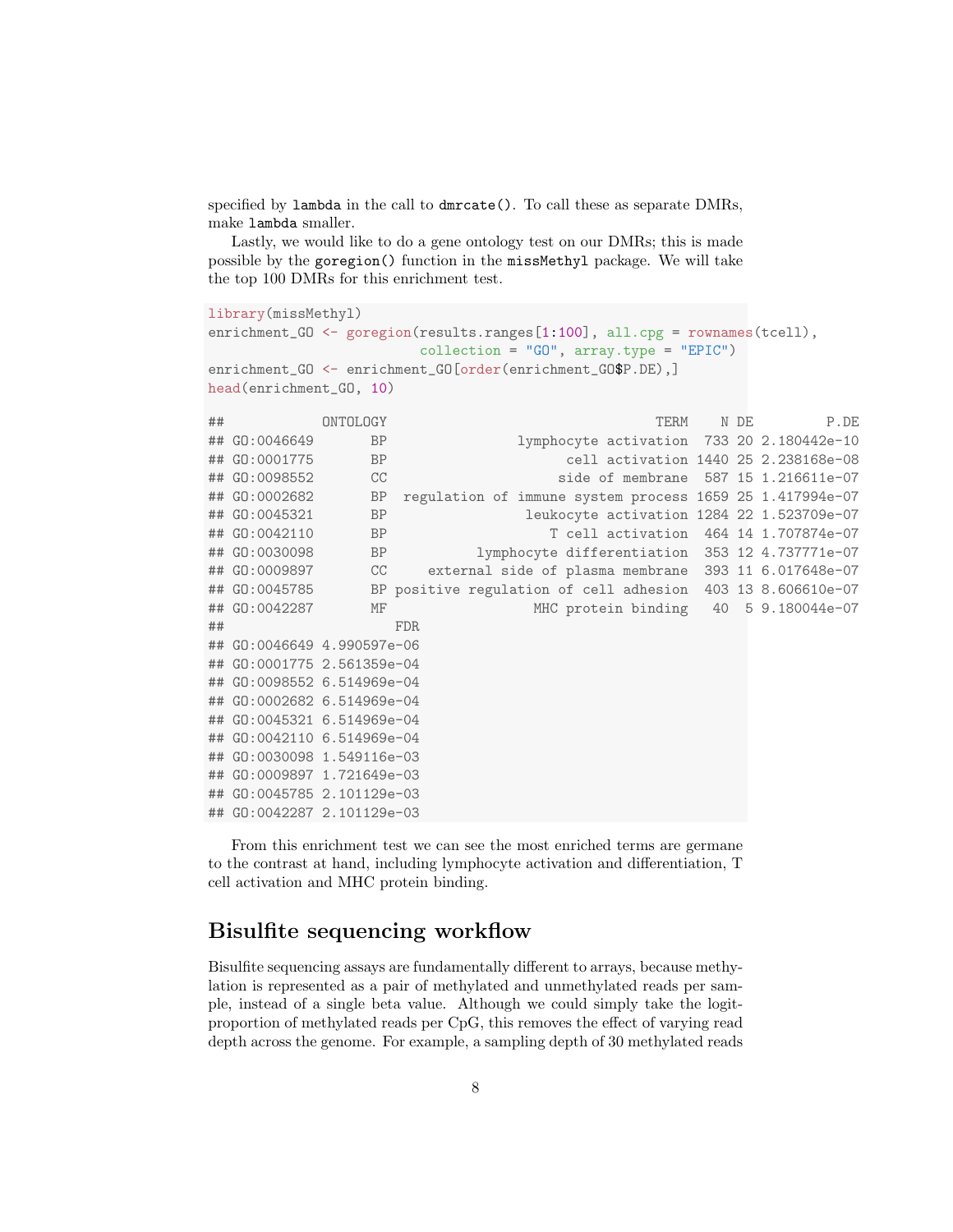and 10 unmethylated reads is a much more precise estimate of the methylation level of a given CpG site than 3 methylated and 1 unmethylated. Hence, we take advantage of the fact that the overall effect can be expressed as an interaction between the coefficient of interest and a two-level factor representing methylated and unmethylated reads [\[5\]](#page-24-4).

The example shown here will be performed on a BSseq object containing bisulfite sequencing of regulatory T cells from various tissues as part of the tissueTreg package[\[6\]](#page-24-5), imported using ExperimentHub. First, we will import the data:

```
bis_1072 <- eh[["EH1072"]]
bis_1072
## An object of type 'BSseq' with
## 21867550 methylation loci
## 15 samples
## has been smoothed with
## BSmooth (ns = 70, h = 1000, maxGap = 100000000)
## All assays are in-memory
colnames(bis_1072)
## [1] "Fat-Treg-R1" "Fat-Treg-R2" "Fat-Treg-R3" "Liver-Treg-R1"
## [5] "Liver-Treg-R2" "Liver-Treg-R3" "Skin-Treg-R1" "Skin-Treg-R2"
## [9] "Skin-Treg-R3" "Lymph-N-Tcon-R1" "Lymph-N-Tcon-R2" "Lymph-N-Tcon-R3"
```
The data contains 15 samples: 3 (unmatched) replicates of mouse Tregs from fat, liver, skin and lymph node, plus a group of 3 CD4+ conventional lymph node T cells (Tcon). We will annotate the BSseq object to reflect this phenotypic information:

## [13] "Lymph-N-Treg-R1" "Lymph-N-Treg-R2" "Lymph-N-Treg-R3"

```
pData(bis_1072) \leftarrow data.frame(replicate=gsub(".*-", "", columns(bis_1072)),tissue=substr(colnames(bis_1072), 1,
                                     nchar(colnames(bis_1072))-3),
                         row.names=colnames(bis_1072))
colData(bis_1072)$tissue <- gsub("-", "_", colData(bis_1072)$tissue)
as.data.frame(colData(bis_1072))
## replicate tissue
## Fat-Treg-R1 R1 Fat_Treg
## Fat-Treg-R2 R2 Fat_Treg
## Fat-Treg-R3 R3 Fat_Treg
## Liver-Treg-R1 R1 Liver_Treg
## Liver-Treg-R2 R2 Liver_Treg
## Liver-Treg-R3 R3 Liver_Treg
```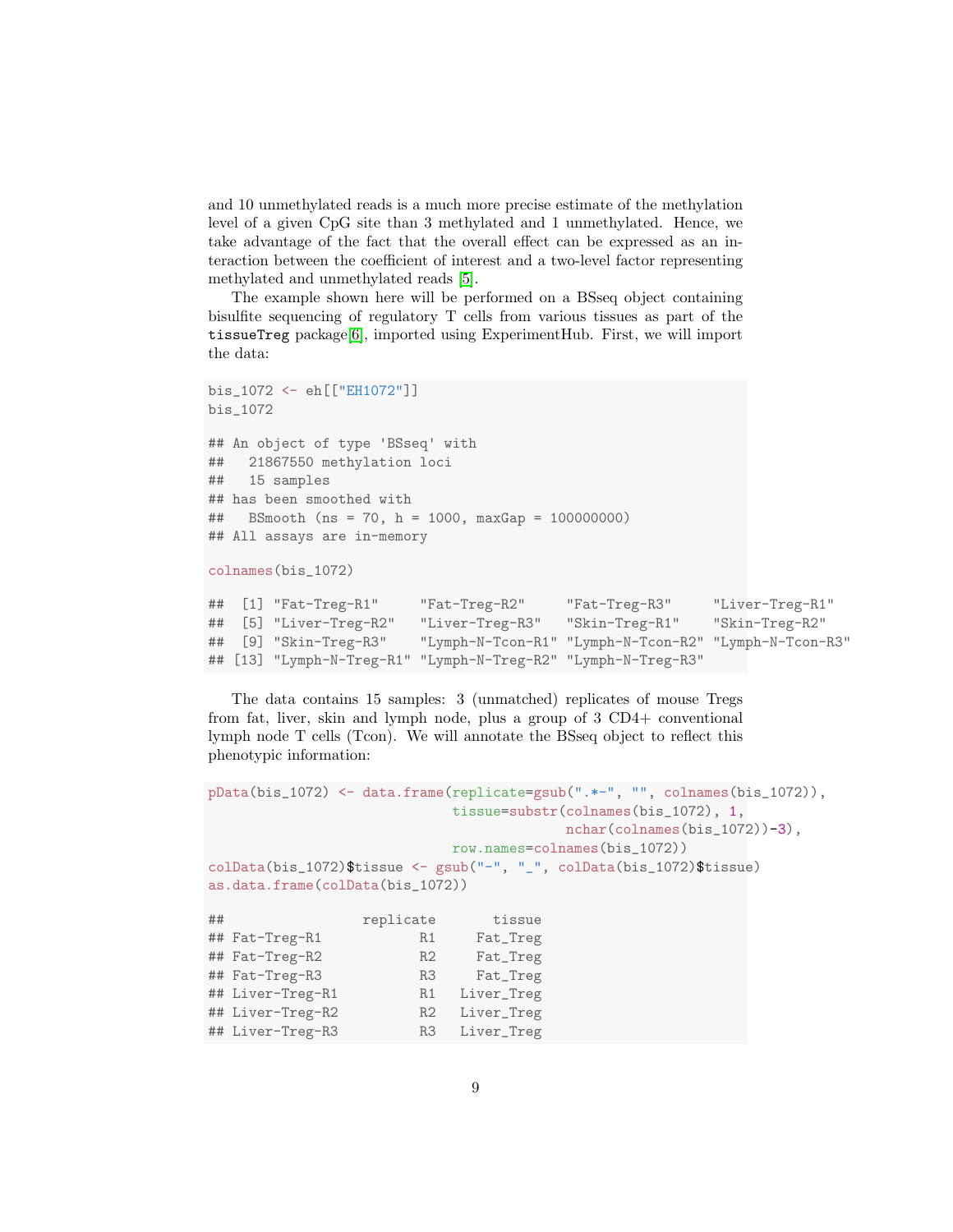| ## Skin-Treg-R1    | R1 | Skin_Treg       |  |
|--------------------|----|-----------------|--|
| ## Skin-Treg-R2    | R2 | Skin_Treg       |  |
| ## Skin-Treg-R3    | R3 | Skin_Treg       |  |
| ## Lymph-N-Tcon-R1 |    | R1 Lymph_N_Tcon |  |
| ## Lymph-N-Tcon-R2 |    | R2 Lymph_N_Tcon |  |
| ## Lymph-N-Tcon-R3 |    | R3 Lymph_N_Tcon |  |
| ## Lymph-N-Treg-R1 |    | R1 Lymph_N_Treg |  |
| ## Lymph-N-Treg-R2 |    | R2 Lymph_N_Treg |  |
| ## Lymph-N-Treg-R3 |    | R3 Lymph_N_Treg |  |

For standardisation purposes (and for DMR.plot to recognise the genome) we will change the chromosome naming convention to UCSC:

```
bis_1072 <- renameSeqlevels(bis_1072, mapSeqlevels(seqlevels(bis_1072), "UCSC"))
```
For demonstration purposes, we will retain CpGs on chromosome 19 only:

```
bis_1072 <- bis_1072[seqnames(bis_1072)=="chr19",]
bis_1072
## An object of type 'BSseq' with
## 558056 methylation loci
## 15 samples
## has been smoothed with
## BSmooth (ns = 70, h = 1000, maxGap = 100000000)
## All assays are in-memory
```
Now we can prepare the model to be fit for sequencing.annotate(). The arguments are equivalent to cpg.annotate() but for a couple of exceptions:

- There is an extra argument all.cov giving an option whether to retain only CpGs where all samples have non-zero coverage, or whether to retain CpGs with only partial sample representation.
- The design matrix should be constructed to reflect the 2-factor structure of methylated and unmethylated reads. Fortunately, edgeR::modelMatrixMeth() can take a regular design matrix and transform is into the appropriate structure ready for model fitting.

```
tissue <- factor(pData(bis_1072)$tissue)
tissue <- relevel(tissue, "Liver_Treg")
#Regular matrix design
design <- model.matrix(~tissue)
colnames(design) <- gsub("tissue", "", colnames(design))
```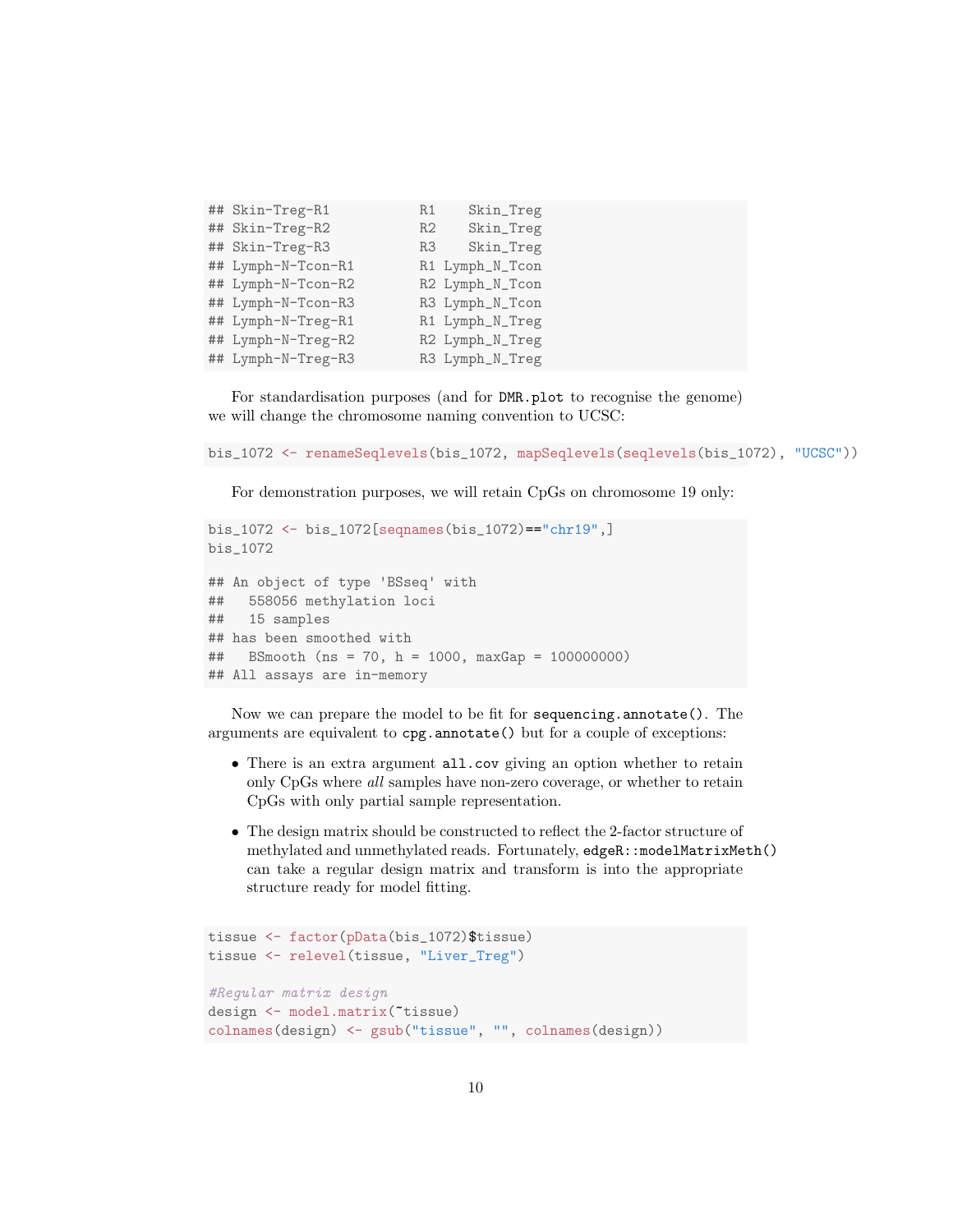```
colnames(design)[1] <- "Intercept"
rownames(design) <- colnames(bis_1072)
design
```

| ## |                     |  | Intercept Fat_Treg Lymph_N_Tcon Lymph_N_Treg Skin_Treg |  |
|----|---------------------|--|--------------------------------------------------------|--|
|    | ## Fat-Treg-R1      |  |                                                        |  |
|    | ## Fat-Treg-R2      |  |                                                        |  |
|    | ## Fat-Treg-R3      |  |                                                        |  |
|    | ## Liver-Treg-R1    |  |                                                        |  |
|    | ## Liver-Treg-R2    |  |                                                        |  |
|    | ## Liver-Treg-R3    |  |                                                        |  |
|    | ## Skin-Treg-R1     |  |                                                        |  |
|    | ## Skin-Treg-R2     |  |                                                        |  |
|    | ## Skin-Treg-R3     |  |                                                        |  |
|    | ## Lymph-N-Tcon-R1  |  |                                                        |  |
|    | ## Lymph-N-Tcon-R2  |  |                                                        |  |
|    | ## Lymph-N-Tcon-R3  |  |                                                        |  |
|    | ## Lymph-N-Treg-R1  |  |                                                        |  |
|    | ## Lymph-N-Treg-R2  |  |                                                        |  |
|    | ## Lymph-N-Treg-R3  |  |                                                        |  |
|    | ## attr(, "assign") |  |                                                        |  |
|    |                     |  |                                                        |  |

## [1] 0 1 1 1 1 ## attr(,"contrasts")

## attr(,"contrasts")\$tissue

## [1] "contr.treatment"

### #Methylation matrix design

methdesign <- edgeR::modelMatrixMeth(design) methdesign

| ##    |                |  |  |  | Sample1 Sample2 Sample3 Sample4 Sample5 Sample6 Sample7 Sample8 Sample9 |  |
|-------|----------------|--|--|--|-------------------------------------------------------------------------|--|
| ##    | 1              |  |  |  |                                                                         |  |
| ##    | $\overline{2}$ |  |  |  |                                                                         |  |
| ## 3  |                |  |  |  |                                                                         |  |
| ##    | $\overline{4}$ |  |  |  |                                                                         |  |
| ## 5  |                |  |  |  |                                                                         |  |
| ## 6  |                |  |  |  |                                                                         |  |
| ##    |                |  |  |  |                                                                         |  |
| ## 8  |                |  |  |  |                                                                         |  |
| ## 9  |                |  |  |  |                                                                         |  |
| ##    | 10             |  |  |  |                                                                         |  |
| ##    | 11             |  |  |  |                                                                         |  |
| ## 12 |                |  |  |  |                                                                         |  |
| ##    | 13             |  |  |  |                                                                         |  |
| ##    | 14             |  |  |  |                                                                         |  |
| ## 15 |                |  |  |  |                                                                         |  |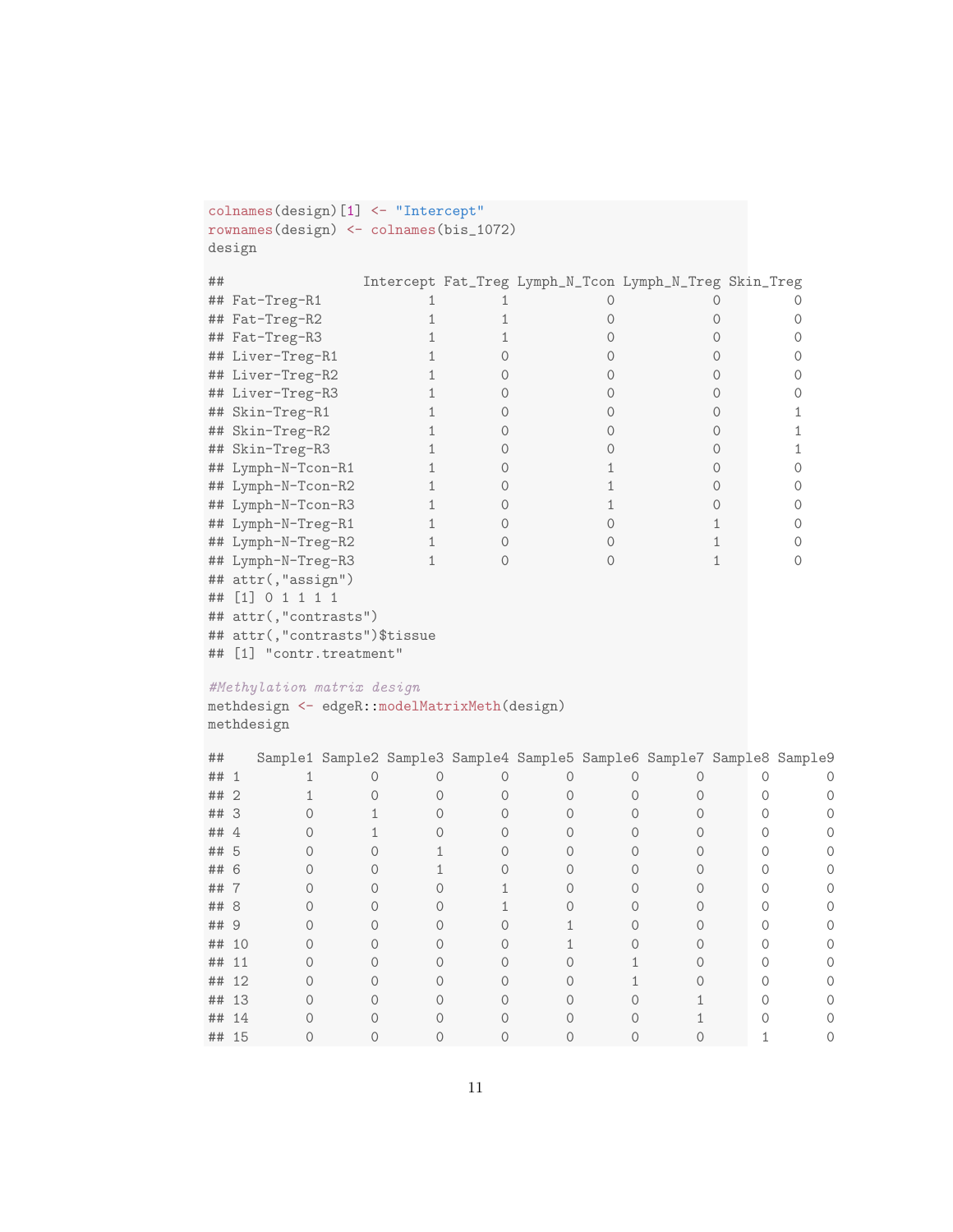| ##       | 16          | 0      | 0            | 0              | 0       | 0       | 0           | 1<br>0                                                                   | 0        |
|----------|-------------|--------|--------------|----------------|---------|---------|-------------|--------------------------------------------------------------------------|----------|
| ##       | 17          | 0      | 0            | 0              | 0       | 0       | 0           | $\circ$<br>0                                                             | 1        |
| ##       | 18          | 0      | 0            | 0              | 0       | $\circ$ | 0           | $\circ$<br>0                                                             | 1        |
| ##       | 19          | 0      | 0            | $\circ$        | 0       | 0       | $\circ$     | $\circ$<br>0                                                             | 0        |
| ##       | 20          | 0      | 0            | $\circ$        | 0       | 0       | $\circ$     | $\circ$<br>0                                                             | 0        |
| ##       | 21          | 0      | $\circ$      | $\circ$        | 0       | 0       | $\circ$     | $\circ$<br>0                                                             | 0        |
| ##       | 22          | 0      | $\circ$      | $\circ$        | 0       | 0       | $\circ$     | $\circ$<br>0                                                             | 0        |
| ##       | 23          | 0      | $\circ$      | $\circ$        | 0       | 0       | $\circ$     | $\circ$<br>0                                                             | 0        |
| ##       | 24          | 0      | $\circ$      | $\circ$        | 0       | 0       | $\circ$     | 0<br>$\circ$                                                             | 0        |
| ##       | 25          | 0      | $\circ$      | $\circ$        | 0       | 0       | 0           | $\circ$<br>0                                                             | 0        |
| ##       | 26          | 0      | 0            | 0              | 0       | 0       | 0           | $\circ$<br>0                                                             | 0        |
| ##       | 27          | 0      | 0            | 0              | 0       | 0       | 0           | 0<br>0                                                                   | 0        |
| ##       | 28          | 0      | 0            | 0              | 0       | 0       | 0           | 0<br>0                                                                   | 0        |
| ##       | 29          | 0      | 0            | 0              | 0       | 0       | 0           | 0<br>0                                                                   | 0        |
| ##       | 30          | 0      | $\circ$      | $\overline{O}$ | 0       | $\circ$ | 0           | $\circ$<br>0                                                             | 0        |
| ##       |             |        |              |                |         |         |             | Sample10 Sample11 Sample12 Sample13 Sample14 Sample15 Intercept Fat_Treg |          |
| ##       | 1           | 0      | $\circ$      | 0              | $\circ$ | 0       | 0           | 1                                                                        | 1        |
| ##       | $\mathbf 2$ | 0      | 0            | 0              | 0       | 0       | 0           | 0                                                                        | $\circ$  |
| ##       | 3           | 0      | $\circ$      | 0              | 0       | 0       | 0           | $\mathbf{1}$                                                             | 1        |
| ##       | 4           | 0      | 0            | 0              | 0       | 0       | 0           | 0                                                                        | 0        |
| ##       | 5           | 0      | 0            | 0              | 0       | 0       | 0           | $\mathbf{1}$                                                             | 1        |
| ##       | 6           | 0      | 0            | 0              | 0       | 0       | 0           | 0                                                                        | 0        |
| ##       | 7           | 0      | 0            | 0              | 0       | 0       | 0           | $\mathbf{1}$                                                             | 0        |
| ##       | 8           | 0      | 0            | 0              | 0       | 0       | 0           | 0                                                                        | 0        |
| ##       | 9           | 0      | 0            | 0              | 0       | 0       | 0           | $\mathbf{1}$                                                             | 0        |
| ##       | 10          | 0      | 0            | 0              | 0       | 0       | 0           | 0                                                                        | 0        |
| ##<br>## | 11<br>12    | 0<br>0 | 0<br>0       | 0<br>0         | 0<br>0  | 0<br>0  | 0<br>0      | $\mathbf{1}$<br>0                                                        | 0<br>0   |
| ##       | 13          | 0      | 0            | 0              | 0       | 0       | 0           | 1                                                                        | 0        |
| ##       | 14          | 0      | 0            | 0              | 0       | 0       | 0           | 0                                                                        | 0        |
| ##       | 15          | 0      | 0            | 0              | 0       | 0       | 0           | 1                                                                        | 0        |
| ##       | 16          | 0      | 0            | 0              | 0       | 0       | 0           | 0                                                                        | 0        |
| ##       | 17          | 0      | 0            | 0              | 0       | 0       | 0           | 1                                                                        | 0        |
| ##       | 18          | 0      | 0            | 0              | 0       | 0       | 0           | 0                                                                        | 0        |
| ##       | 19          | 1      | 0            | 0              | Ω       | 0       | 0           | 1                                                                        | 0        |
| ##       | 20          | 1      | 0            | 0              | Ω       | 0       | 0           | 0                                                                        | 0        |
| ##       | 21          | 0      | $\mathbf{1}$ | 0              | 0       | 0       | 0           | $\mathbf{1}$                                                             | 0        |
| ##       | 22          | 0      | 1            | 0              | 0       | 0       | $\Omega$    | $\bigcirc$                                                               | $\Omega$ |
| ## 23    |             | 0      | $\circ$      | 1              | 0       | 0       | 0           | $\mathbf{1}$                                                             | $\circ$  |
| ## 24    |             | 0      | $\circ$      | 1              | 0       | 0       | $\mathbf 0$ | $\bigcirc$                                                               | $\circ$  |
| ## 25    |             | 0      | 0            | 0              | 1       | 0       | 0           | $\mathbf{1}$                                                             | $\circ$  |
| ## 26    |             | 0      | 0            | 0              | 1       | 0       | 0           | $\circ$                                                                  | $\circ$  |
| ## 27    |             | 0      | 0            | 0              | 0       | 1       | 0           | $\mathbf{1}$                                                             | $\circ$  |
| ##       | 28          | 0      | $\circ$      | 0              | 0       | 1       | 0           | 0                                                                        | $\circ$  |
| ## 29    |             | 0      | 0            | 0              | 0       | $\circ$ | 1           | 1                                                                        | $\circ$  |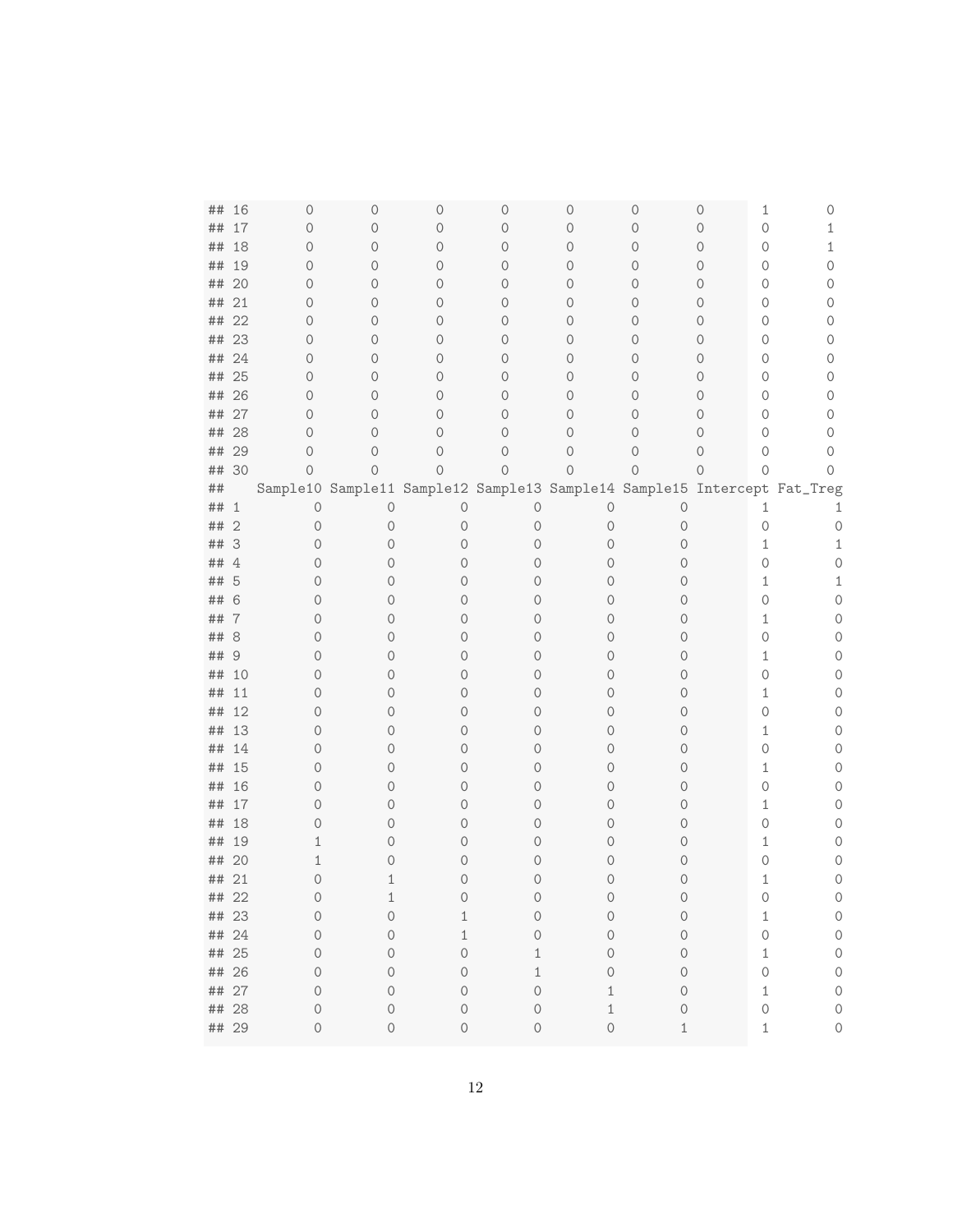|       | ## 30          | $\circ$       | $\circledcirc$                      | 0<br>$\circ$ | $\circ$ | 1 | $\bigcirc$ | 0 |
|-------|----------------|---------------|-------------------------------------|--------------|---------|---|------------|---|
| ##    |                |               | Lymph_N_Tcon Lymph_N_Treg Skin_Treg |              |         |   |            |   |
| ## 1  |                | $\circ$       | $\circ$                             | 0            |         |   |            |   |
| ##    | $\overline{2}$ | 0             | $\mathcal{O}$                       | $\circ$      |         |   |            |   |
| ## 3  |                | 0             | 0                                   | $\circ$      |         |   |            |   |
| ## 4  |                | 0             | 0                                   | 0            |         |   |            |   |
| ##    | - 5            | 0             | 0                                   | $\mathbf{0}$ |         |   |            |   |
| ##    | 6              | $\circ$       | $\circ$                             | 0            |         |   |            |   |
| ## 7  |                | 0             | $\mathbf{0}$                        | 0            |         |   |            |   |
| ##    | 8              | 0             | $\circ$                             | $\circ$      |         |   |            |   |
| ## 9  |                | $\circ$       | $\mathbf 0$                         | 0            |         |   |            |   |
|       | ## 10          | $\mathcal{O}$ | $\mathbf{0}$                        | $\circ$      |         |   |            |   |
| ## 11 |                | 0             | 0                                   | 0            |         |   |            |   |
|       | ## 12          | $\circ$       | 0                                   | 0            |         |   |            |   |
|       | ## 13          | 0             | $\mathbf{0}$                        | 1            |         |   |            |   |
|       | ## 14          | 0             | $\circ$                             | 0            |         |   |            |   |
|       | ## 15          | 0             | 0                                   | 1            |         |   |            |   |
|       | ## 16          | $\circ$       | $\mathbf 0$                         | 0            |         |   |            |   |
|       | ## 17          | 0             | 0                                   | 1            |         |   |            |   |
|       | ## 18          | $\Omega$      | 0                                   | 0            |         |   |            |   |
|       | ## 19          | 1             | $\circ$                             | 0            |         |   |            |   |
|       | ## 20          | 0             | $\mathbf 0$                         | 0            |         |   |            |   |
| ## 21 |                | $\mathbf{1}$  | 0                                   | 0            |         |   |            |   |
|       | ## 22          | 0             | 0                                   | 0            |         |   |            |   |
|       | ## 23          | 1             | $\circ$                             | 0            |         |   |            |   |
|       | ## 24          | $\mathbf 0$   | 0                                   | 0            |         |   |            |   |
|       | ## 25          | 0             | 1                                   | 0            |         |   |            |   |
|       | ## 26          | 0             | 0                                   | 0            |         |   |            |   |
| ##    | 27             | 0             | 1                                   | 0            |         |   |            |   |
| ##    | 28             | 0             | 0                                   | 0            |         |   |            |   |
|       | ## 29          | 0             | 1                                   | 0            |         |   |            |   |
|       | ## 30          | 0             | $\circ$                             | $\circ$      |         |   |            |   |

Just like for cpg.annotate(), we can specify a contrast matrix to find our comparisons of interest.

```
cont.mat <- limma::makeContrasts(treg_vs_tcon=Lymph_N_Treg-Lymph_N_Tcon,
                          fat_vs_ln=Fat_Treg-Lymph_N_Treg,
                          skin_vs_ln=Skin_Treg-Lymph_N_Treg,
                          fat_vs_skin=Fat_Treg-Skin_Treg,
                          levels=methdesign)
cont.mat
## Contrasts
## Levels treg_vs_tcon fat_vs_ln skin_vs_ln fat_vs_skin
## Sample1 0 0 0 0
```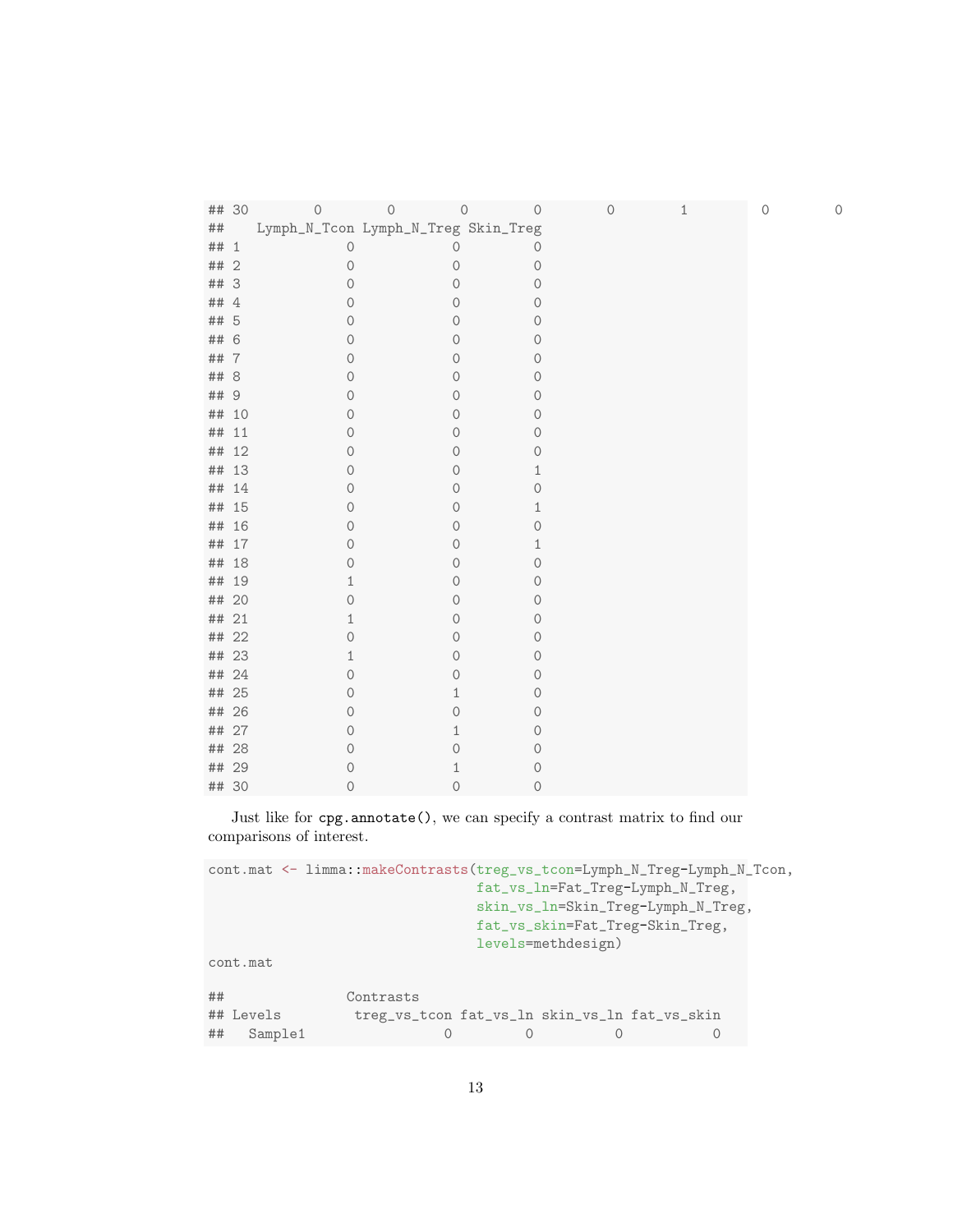| Sample3      |                     |    |  |
|--------------|---------------------|----|--|
| Sample4      |                     |    |  |
| Sample5      |                     |    |  |
| Sample6      |                     |    |  |
| Sample7      |                     |    |  |
| Sample8      |                     |    |  |
| Sample9      |                     |    |  |
| Sample10     |                     |    |  |
| Sample11     |                     |    |  |
| Sample12     |                     |    |  |
| Sample13     |                     |    |  |
|              |                     |    |  |
| Sample15     |                     |    |  |
| Intercept    |                     |    |  |
| Fat_Treg     |                     |    |  |
| Lymph_N_Tcon |                     |    |  |
| Lymph_N_Treg |                     | -1 |  |
| Skin_Treg    |                     |    |  |
|              | Sample2<br>Sample14 |    |  |

Say we want to find DMRs between the regulatory and conventional T cells from the lymph node. First we would fit the model, where sequencing.annotate() transforms counts into log2CPMs (via limma::voom()) and uses limma under the hood to generate per-CpG t-statistics, indexing the FDR at 0.05:

```
seq_annot <- sequencing.annotate(bis_1072, methdesign, all.cov = TRUE,
                                   contrast = TRUE, cont.matrix = cont.mat,coef = "treg_vs_tcon", fdr=0.05)## Filtering out all CpGs where at least one sample has zero coverage...
## Processing BSseq object...
## Transforming counts...
## Fitting model...
## Your contrast returned 157 individually significant CpGs. We recommend
the default setting of pcutoff in dmrcate().
seq_annot
```
## CpGannotated object describing 506908 CpG sites, with independent ## CpG threshold indexed at fdr=0.05 and 157 significant CpG sites.

And then, just like before, we can call DMRs with dmrcate():

dmrcate.res <- dmrcate(seq\_annot, C=2, min.cpgs = 5) ## Fitting chr19...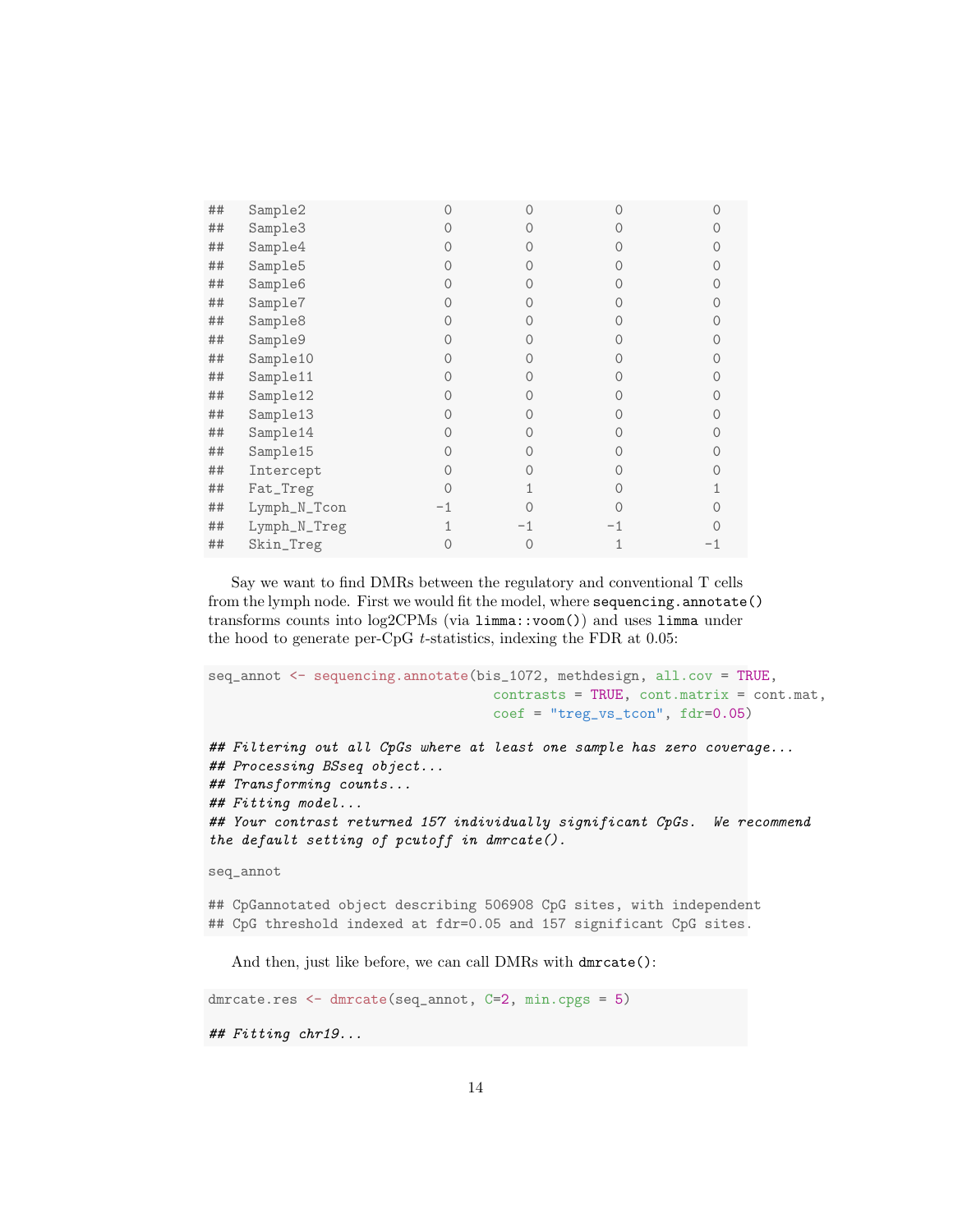## Demarcating regions... ## Done!

dmrcate.res

## DMResults object with 9 DMRs. ## Use extractRanges() to produce a GRanges object of these.

treg\_vs\_tcon.ranges <- extractRanges(dmrcate.res, genome="mm10")

## snapshotDate(): 2019-10-22 ## see ?DMRcatedata and browseVignettes('DMRcatedata') for documentation ## loading from cache

treg\_vs\_tcon.ranges

## GRanges object with 9 ranges and 8 metadata columns: ## seqnames ranges strand | no.cpgs min\_smoothed\_fdr ## <Rle> <IRanges> <Rle> | <integer> <numeric> ## [1] chr19 29270611-29272005 \* | 16 4.32351382071251e-94 ## [2] chr19 26683453-26684174 \* | 12 1.77927194052734e-57 ## [3] chr19 32276886-32278089 \* | 13 1.74619734491989e-56 ## [4] chr19 29374953-29375393 \* | 12 1.48256678096532e-54 ## [5] chr19 36378257-36379597 \* | 27 1.53747431922626e-76 ## [6] chr19 46653280-46654180 \* | 19 3.94008431277526e-59 ## [7] chr19 57092365-57092646 \* | 10 3.80467545599821e-36 ## [8] chr19 40808208-40809554 \* | 26 3.43872692336671e-63 ## [9] chr19 41874401-41874895 \* | 22 2.75828631295851e-39 ## Stouffer HMFDR Fisher ## <numeric> <numeric> <numeric> ## [1] 1 0.0151786468767818 2.14645276178178e-08 ## [2] 1 0.00787739676169919 0.000128162777894713 ## [3] 1 0.0446758599711491 0.000150766828389467 ## [4] 1 0.028226547829304 0.00241190715810346 ## [5] 1 0.0482585210991692 0.00725026464290328 ## [6] 1 0.0512002475534357 0.0452566259528858 ## [7] 0.139493604737052 0.0711192891942912 0.0639020544512846 ## [8] 1 0.180257052466182 0.305279374376655 ## [9] 1 0.185853374084263 0.690216893652041 ## maxdiff meandiff overlapping.genes ## <numeric> <numeric> <character> ## [1] -6.40482000070317 -4.22352877428813 Jak2 ## [2] -6.4032835829523 -3.53692271812483 Smarca2 ## [3] 5.81469634649427 3.93201028394053 Sgms1 ## [4] -6.10902321908482 -3.02082671194158 Cd274, AC119228.1 ## [5] -6.09624814631612 -3.0355027665284 Pcgf5 ## [6] 5.1838807268792 2.93151799486439 Wbp1l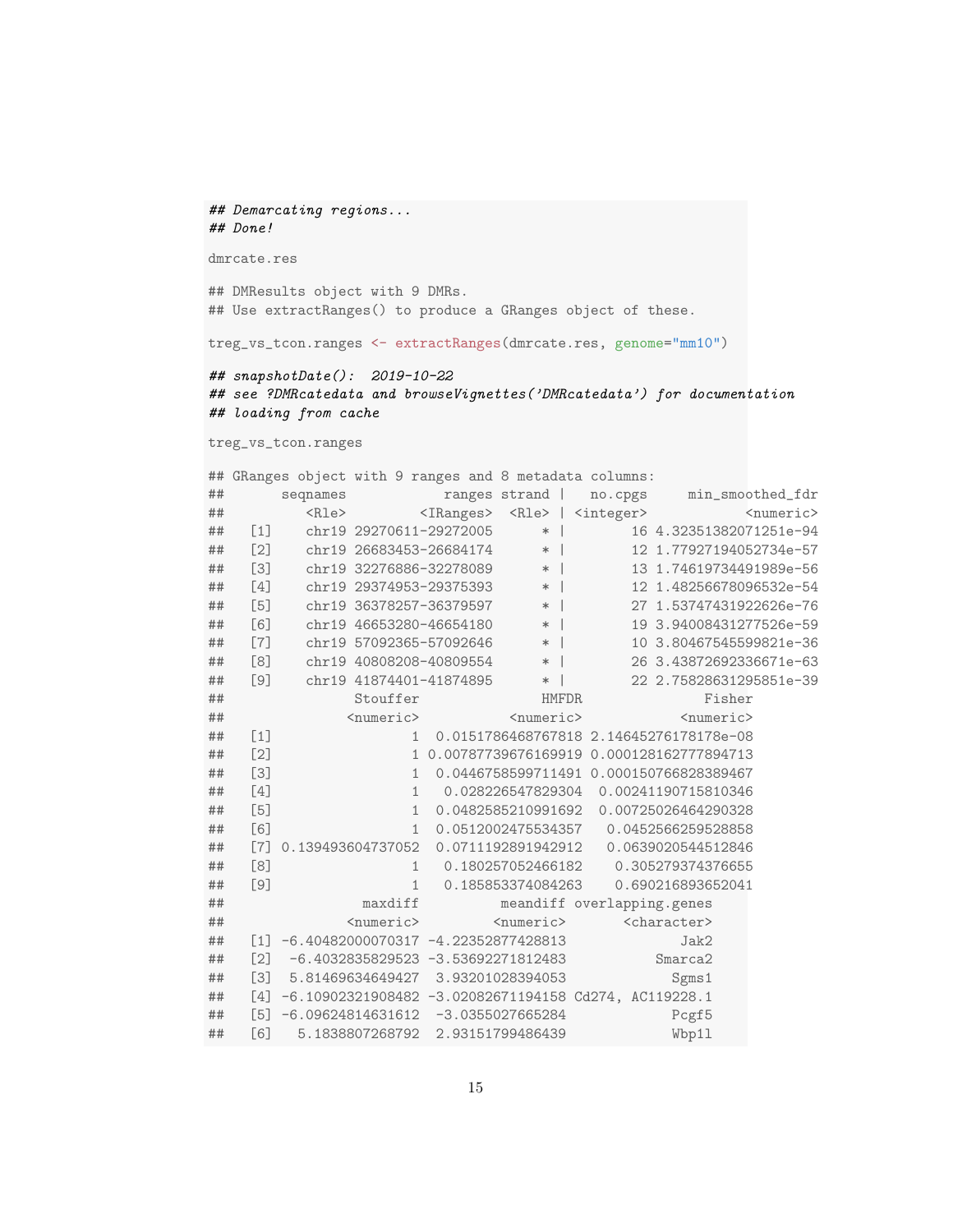## [7] -4.67644961940502 -3.36472486679425 Ablim1 ## [8] -4.83855429451068 -3.0749438164254 Cc2d2b ## [9] 4.57010787202641 2.56520038289291 Rrp12 ## ------- ## seqinfo: 1 sequence from an unspecified genome; no seqlengths

Looks like the top DMR is associated with the  $Jak2$  locus and hypomethylated in the Treg cells (since meandiff  $\leq$  0). We can plot it like so:

```
cols <- as.character(plyr::mapvalues(tissue, unique(tissue),
                                     c("darkorange", "maroon", "blue",
                                       "black", "magenta")))
names(cols) <- tissue
DMR.plot(treg_vs_tcon.ranges, dmr = 1,
         CpGs=bis_1072[,tissue %in% c("Lymph_N_Tcon", "Lymph_N_Treg")],
         phen.col = cols[tissue %in% c("Lymph_N_Tcon", "Lymph_N_Treg")],
         genome="mm10")
```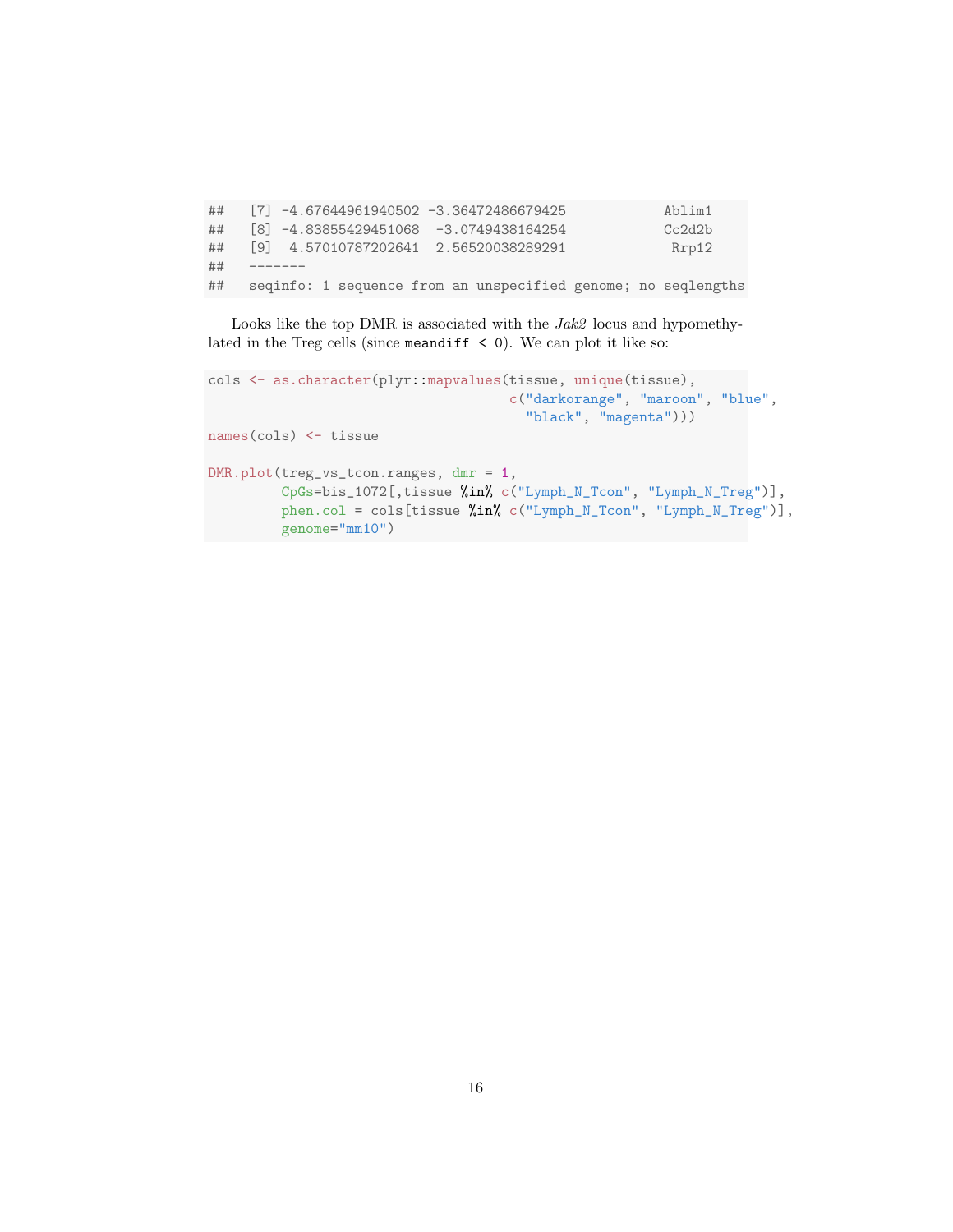

Now, let's find DMRs between fat and skin Tregs.

```
seq_annot <- sequencing.annotate(bis_1072, methdesign, all.cov = TRUE,
                                   contrast = TRUE, cont.matrix = cont.mat,coef = "fat_ys_skin", fdr=0.05)## Filtering out all CpGs where at least one sample has zero coverage...
## Processing BSseq object...
## Transforming counts...
## Fitting model...
## Your contrast returned 5 individually significant CpGs; a small
but real effect. Consider increasing the 'fdr' parameter using changeFDR(),
but be warned there is an increased risk of Type I errors.
```
Because this comparison is a bit more subtle, there are very few significantly differential CpGs at this threshold. So we can use changeFDR() to relax the FDR to 0.25, taking into account that there is an increased risk of false positives.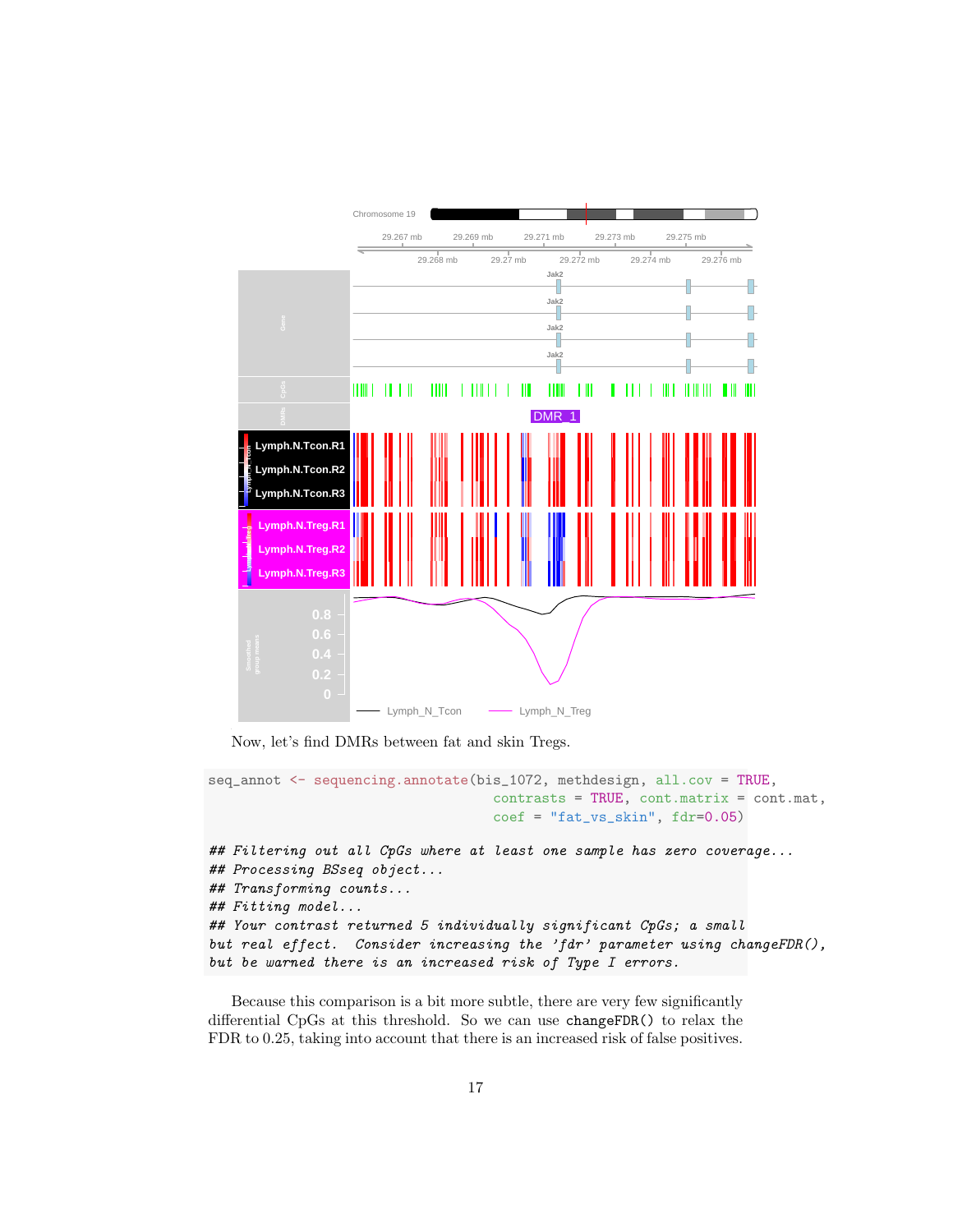```
seq_annot <- changeFDR(seq_annot, 0.25)
```
## Threshold is now set at FDR=0.25, resulting in 63 significantly differential CpGs.

```
dmrcate.res <- dmrcate(seq_annot, C=2, min.cpgs = 5)
```

```
## Fitting chr19...
## Demarcating regions...
## Done!
```
fat\_vs\_skin.ranges <- extractRanges(dmrcate.res, genome="mm10")

```
## snapshotDate(): 2019-10-22
## see ?DMRcatedata and browseVignettes('DMRcatedata') for documentation
## loading from cache
```
Now let's plot the top DMR with not only fat and skin, but with all samples:

cols

## Fat\_Treg Fat\_Treg Fat\_Treg Liver\_Treg Liver\_Treg Liver\_Treg ## "darkorange" "darkorange" "darkorange" "maroon" "maroon" "maroon" ## Skin\_Treg Skin\_Treg Skin\_Treg Lymph\_N\_Tcon Lymph\_N\_Tcon Lymph\_N\_Tcon ## "blue" "blue" "blue" "black" "black" "black" ## Lymph\_N\_Treg Lymph\_N\_Treg Lymph\_N\_Treg ## "magenta" "magenta" "magenta" DMR.plot(fat\_vs\_skin.ranges, dmr = 1, CpGs=bis\_1072, phen.col = cols, genome="mm10")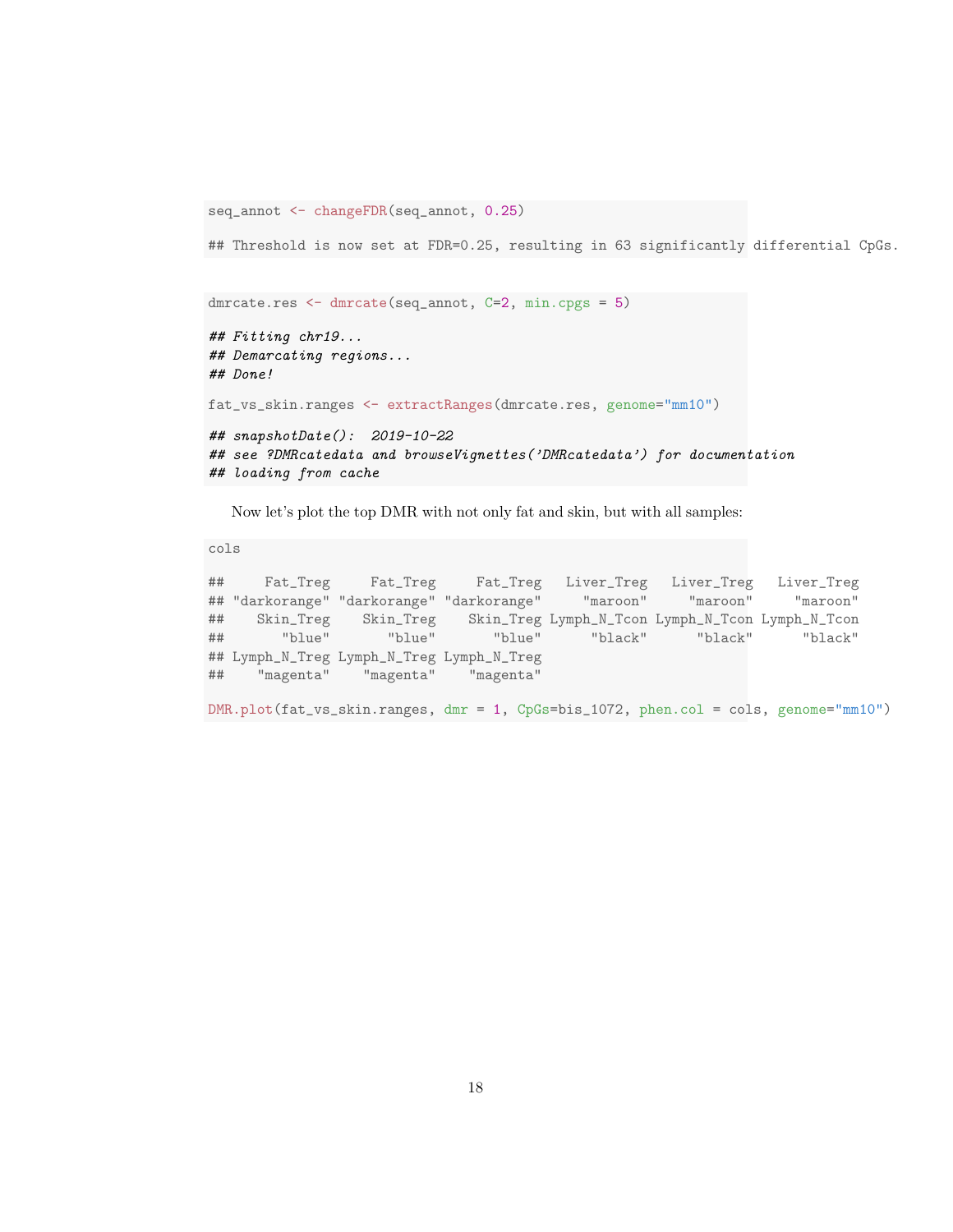

Here we can see the methylation of skin cells over this section of *Gcnt1* is hypomethylated not only relative to fat, but to the other tissues as well.

As an alternative to limma, there is also the option of taking CpG-level differential statistics using DSS::DMLtest() or DSS::DMLtest.multiFactor(). There is no need to pass arguments such as design, coef, etc. to sequencing.annotate() in this case since we do this outside of the function. fdr, however, must be specified. For example:

```
library(DSS)
DMLfit <- DMLfit.multiFactor(bis_1072, design=data.frame(tissue=tissue), formula=~tissue)
## Fitting DML model for CpG site: 100000 , 200000 , 300000 , 400000 , 500000 ,
DSS_treg.vs.tcon <- DMLtest.multiFactor(DMLfit, Contrast=matrix(c(0, 0, -1, 1, 0)))
#Make sure to filter out all sites where the test statistic is NA
DSS_treg.vs.tcon <- DSS_treg.vs.tcon[!is.na(DSS_treg.vs.tcon$stat),]
```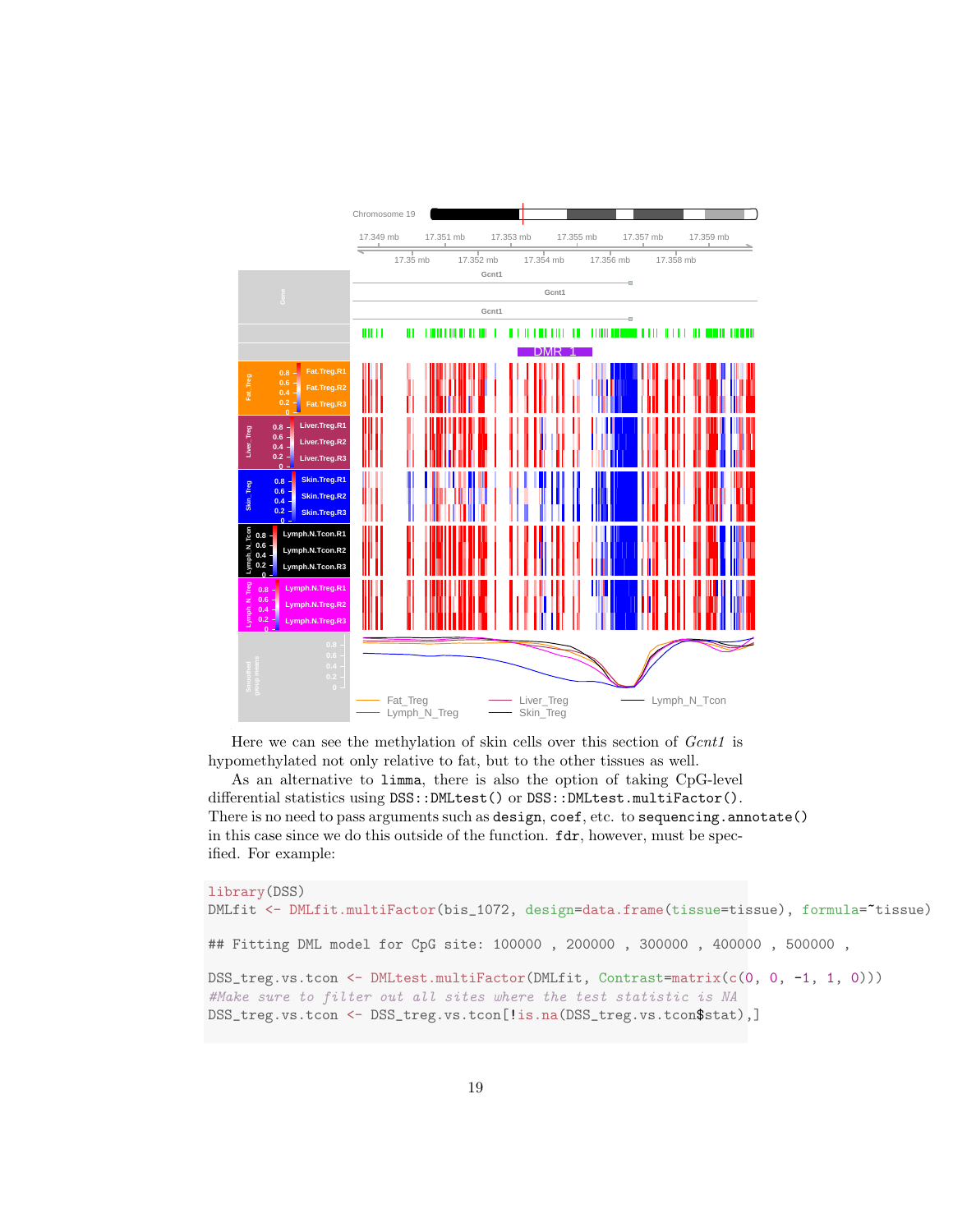```
seq_annot <- sequencing.annotate(obj=DSS_treg.vs.tcon, fdr=0.05)
seq_annot
## CpGannotated object describing 544489 CpG sites, with independent
## CpG threshold indexed at fdr=0.05 and 450 significant CpG sites.
dmrcate.res <- dmrcate(seq_annot, C=2, min.cpgs = 5)
DSS.treg_vs_tcon.ranges <- extractRanges(dmrcate.res, genome="mm10")
findOverlaps(treg_vs_tcon.ranges, DSS.treg_vs_tcon.ranges)
## Hits object with 9 hits and 0 metadata columns:
## queryHits subjectHits
## <integer> <integer>
## [1] 1 1
## [2] 2 3
## [3] 3 5
## [4] 4 9
## [5] 5 2
## [6] 6 15
## [7] 7 26
## [8] 8 18
## [9] 9 24
## -------
## queryLength: 9 / subjectLength: 30
```
All of the 9 DMRs found using results from limma are also found using DSS::DMLtest.multiFactor(), with an extra 21 DMRs found by the latter at the same FDR. This suggests that DMLtest.multiFactor() is a little more permissive in calling differential methylation.

```
sessionInfo()
```

```
## R version 3.6.2 (2019-12-12)
## Platform: x86_64-pc-linux-gnu (64-bit)
## Running under: Ubuntu 18.04.3 LTS
##
## Matrix products: default
## BLAS: /home/biocbuild/bbs-3.10-bioc/R/lib/libRblas.so
## LAPACK: /home/biocbuild/bbs-3.10-bioc/R/lib/libRlapack.so
##
## locale:
## [1] LC_CTYPE=en_US.UTF-8 LC_NUMERIC=C
## [3] LC_TIME=en_US.UTF-8 LC_COLLATE=C
## [5] LC_MONETARY=en_US.UTF-8 LC_MESSAGES=en_US.UTF-8
## [7] LC_PAPER=en_US.UTF-8 LC_NAME=C
```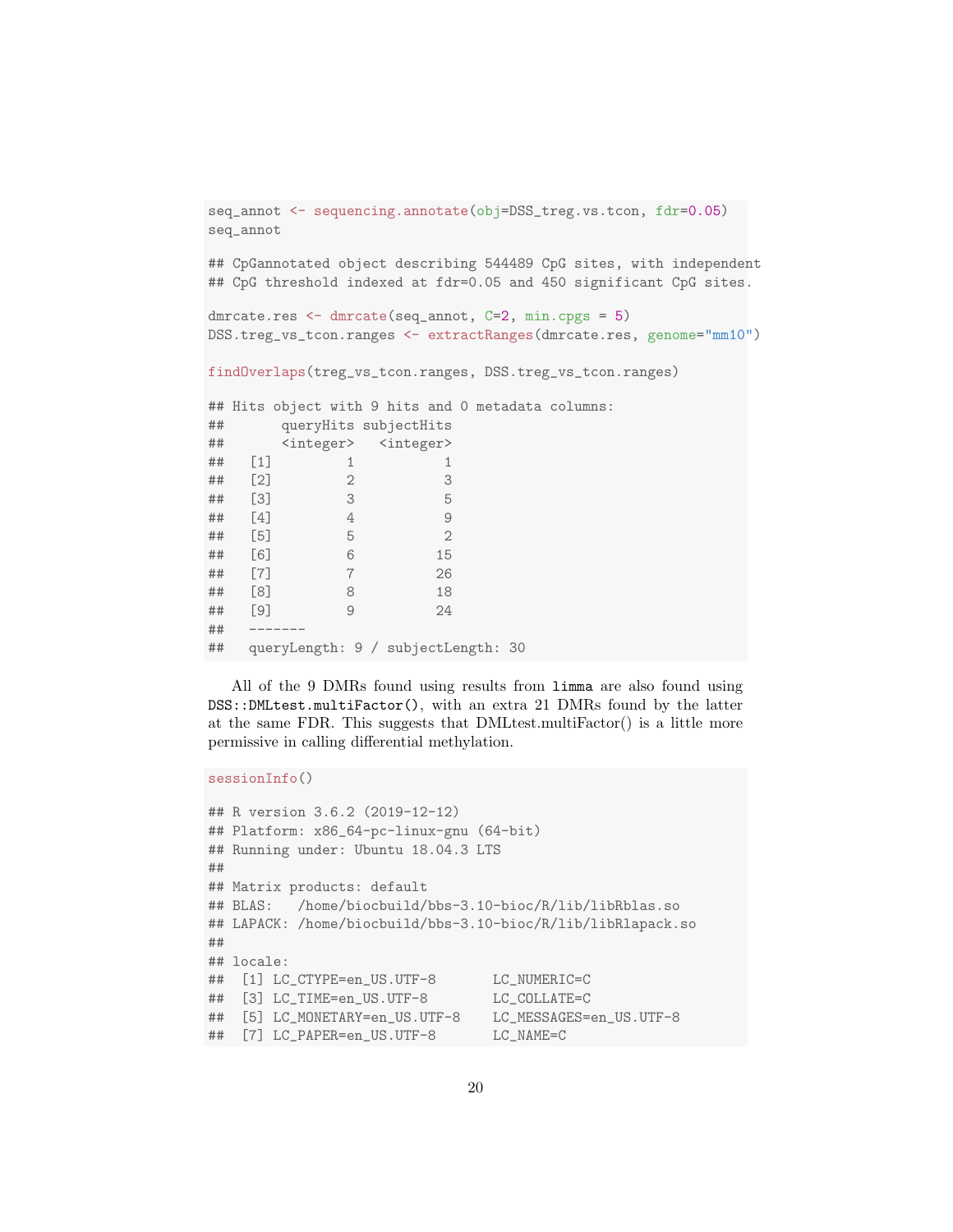```
## [9] LC_ADDRESS=C LC_TELEPHONE=C
## [11] LC_MEASUREMENT=en_US.UTF-8 LC_IDENTIFICATION=C
##
## attached base packages:
## [1] splines stats4 parallel stats graphics grDevices utils
## [8] datasets methods base
##
## other attached packages:
## [1] DSS_2.34.0
## [2] bsseq_1.22.0
## [3] tissueTreg_1.6.0
## [4] missMethyl_1.20.2
## [5] DMRcatedata_2.2.0
## [6] IlluminaHumanMethylationEPICmanifest_0.3.0
## [7] FlowSorted.Blood.EPIC_1.4.1
## [8] IlluminaHumanMethylationEPICanno.ilm10b4.hg19_0.6.0
## [9] nlme_3.1-143
## [10] quadprog_1.5-8
## [11] genefilter_1.68.0
## [12] ExperimentHub_1.12.0
## [13] AnnotationHub_2.18.0
## [14] BiocFileCache_1.10.2
## [15] dbplyr_1.4.2
## [16] DMRcate_2.0.7
## [17] minfi_1.32.0
## [18] bumphunter_1.28.0
## [19] locfit_1.5-9.1
## [20] iterators_1.0.12
## [21] foreach_1.4.7
## [22] Biostrings_2.54.0
## [23] XVector_0.26.0
## [24] SummarizedExperiment_1.16.1
## [25] DelayedArray_0.12.2
## [26] BiocParallel_1.20.1
## [27] matrixStats_0.55.0
## [28] Biobase_2.46.0
## [29] GenomicRanges_1.38.0
## [30] GenomeInfoDb_1.22.0
## [31] IRanges_2.20.1
## [32] S4Vectors_0.24.1
## [33] BiocGenerics_0.32.0
##
## loaded via a namespace (and not attached):
## [1] R.utils_2.9.2
## [2] tidyselect_0.2.5
```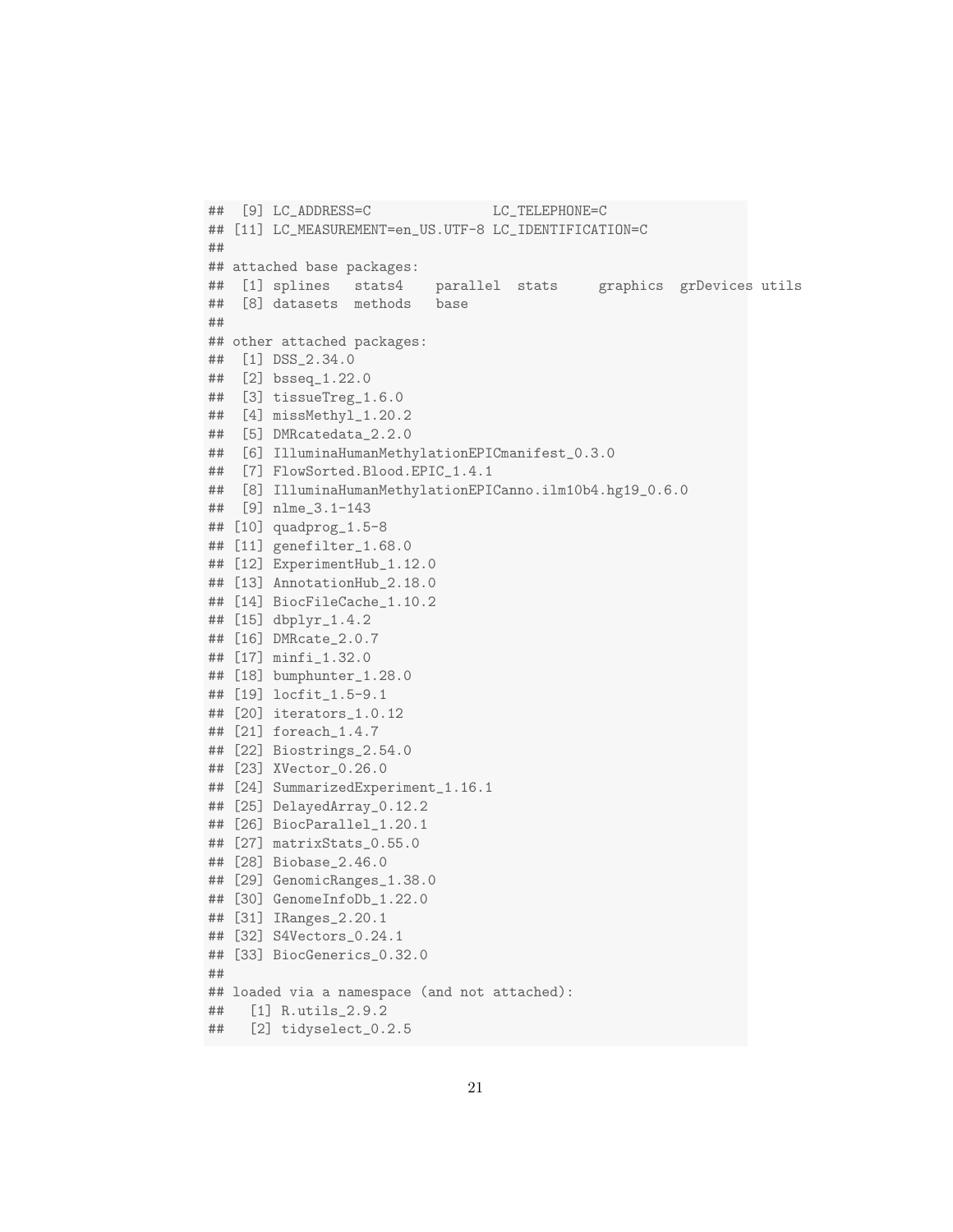```
## [3] RSQLite_2.2.0
## [4] AnnotationDbi_1.48.0
## [5] htmlwidgets_1.5.1
## [6] grid_3.6.2
## [7] munsell_0.5.0
## [8] codetools_0.2-16
## [9] preprocessCore_1.48.0
## [10] statmod_1.4.33
## [11] withr_2.1.2
## [12] colorspace_1.4-1
## [13] highr_0.8
## [14] knitr_1.26
## [15] rstudioapi_0.10
## [16] GenomeInfoDbData_1.2.2
## [17] bit64_0.9-7
## [18] rhdf5_2.30.1
## [19] vctrs_0.2.1
## [20] xfun_0.11
## [21] biovizBase_1.34.1
## [22] R6_2.4.1
## [23] illuminaio_0.28.0
## [24] AnnotationFilter_1.10.0
## [25] bitops_1.0-6
## [26] reshape_0.8.8
## [27] assertthat_0.2.1
## [28] promises_1.1.0
## [29] IlluminaHumanMethylation450kanno.ilmn12.hg19_0.6.0
## [30] scales_1.1.0
## [31] nnet_7.3-12
## [32] gtable_0.3.0
## [33] methylumi_2.32.0
## [34] ensembldb_2.10.2
## [35] rlang_0.4.2
## [36] zeallot_0.1.0
## [37] rtracklayer_1.46.0
## [38] lazyeval_0.2.2
   [39] acepack_1.4.1
## [40] GEOquery_2.54.1
## [41] dichromat_2.0-0
## [42] checkmate_1.9.4
## [43] yaml_2.2.0
## [44] BiocManager_1.30.10
## [45] GenomicFeatures_1.38.0
## [46] backports_1.1.5
## [47] httpuv_1.5.2
```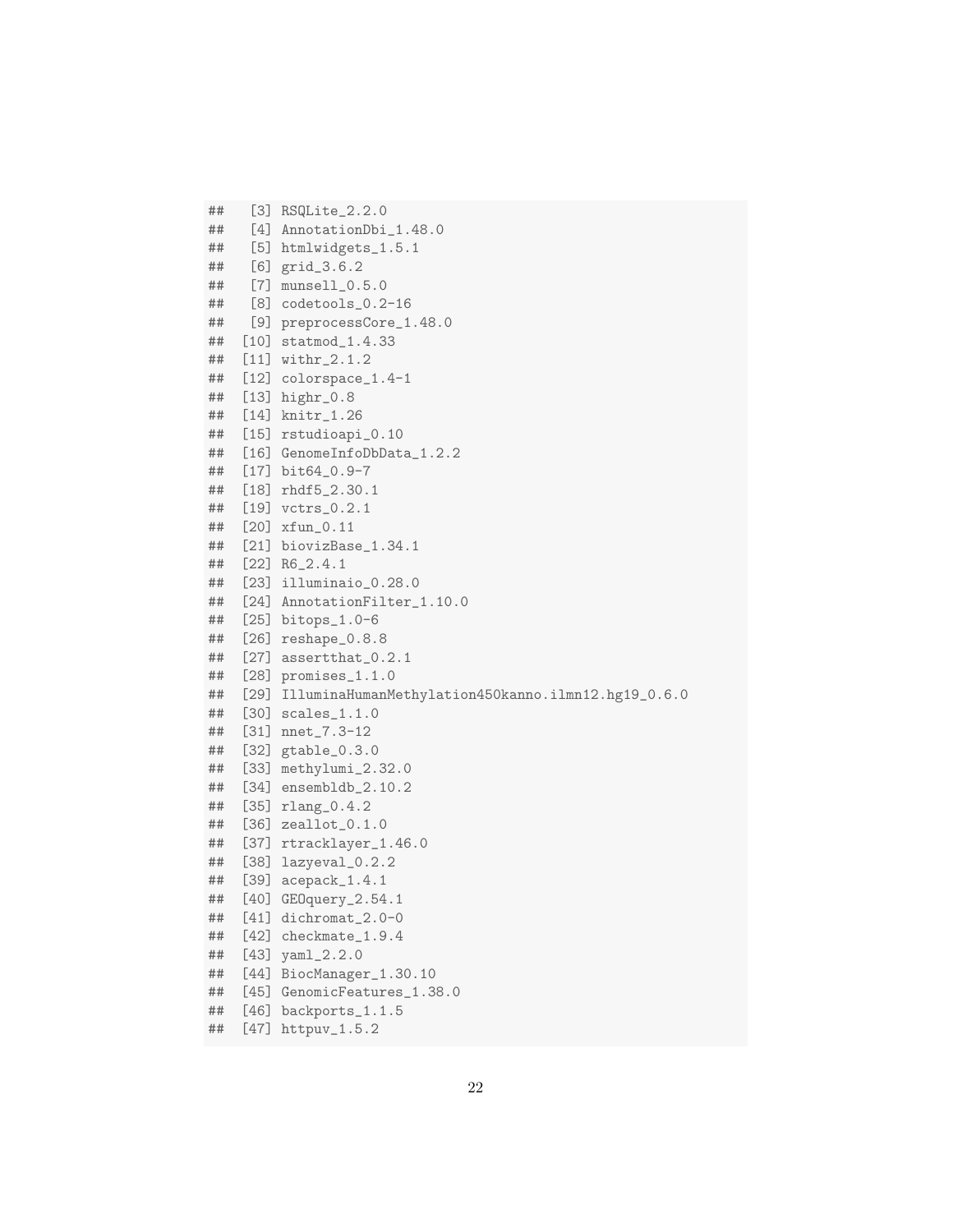## [48] Hmisc\_4.3-0 ## [49] tools\_3.6.2 ## [50] nor1mix\_1.3-0 ## [51] ggplot2\_3.2.1 ## [52] RColorBrewer\_1.1-2 ## [53] siggenes\_1.60.0 ## [54] Rcpp\_1.0.3 ## [55] plyr\_1.8.5 ## [56] base64enc\_0.1-3 ## [57] progress\_1.2.2 ## [58] zlibbioc\_1.32.0 ## [59] purrr\_0.3.3 ## [60] RCurl\_1.95-4.12 ## [61] BiasedUrn\_1.07 ## [62] prettyunits\_1.1.0 ## [63] rpart\_4.1-15 ## [64] openssl\_1.4.1 ## [65] cluster\_2.1.0 ## [66] magrittr\_1.5 ## [67] data.table\_1.12.8 ## [68] ProtGenerics\_1.18.0 [69] mime\_0.8 ## [70] hms\_0.5.3 ## [71] evaluate\_0.14 ## [72] xtable\_1.8-4<br>## [73] XML\_3.98-1.20 [73] XML\_3.98-1.20 ## [74] jpeg\_0.1-8.1 ## [75] readxl\_1.3.1 ## [76] mclust\_5.4.5 ## [77] gridExtra\_2.3 ## [78] compiler\_3.6.2 ## [79] biomaRt\_2.42.0 ## [80] tibble\_2.1.3 ## [81] crayon\_1.3.4 ## [82] R.oo\_1.23.0 ## [83] htmltools\_0.4.0 ## [84] later\_1.0.0 ## [85] Formula\_1.2-3 ## [86] tidyr\_1.0.0 ## [87] DBI\_1.1.0 ## [88] MASS\_7.3-51.5 ## [89] rappdirs\_0.3.1 [90] Matrix\_1.2-18 ## [91] readr\_1.3.1 ## [92] permute\_0.9-5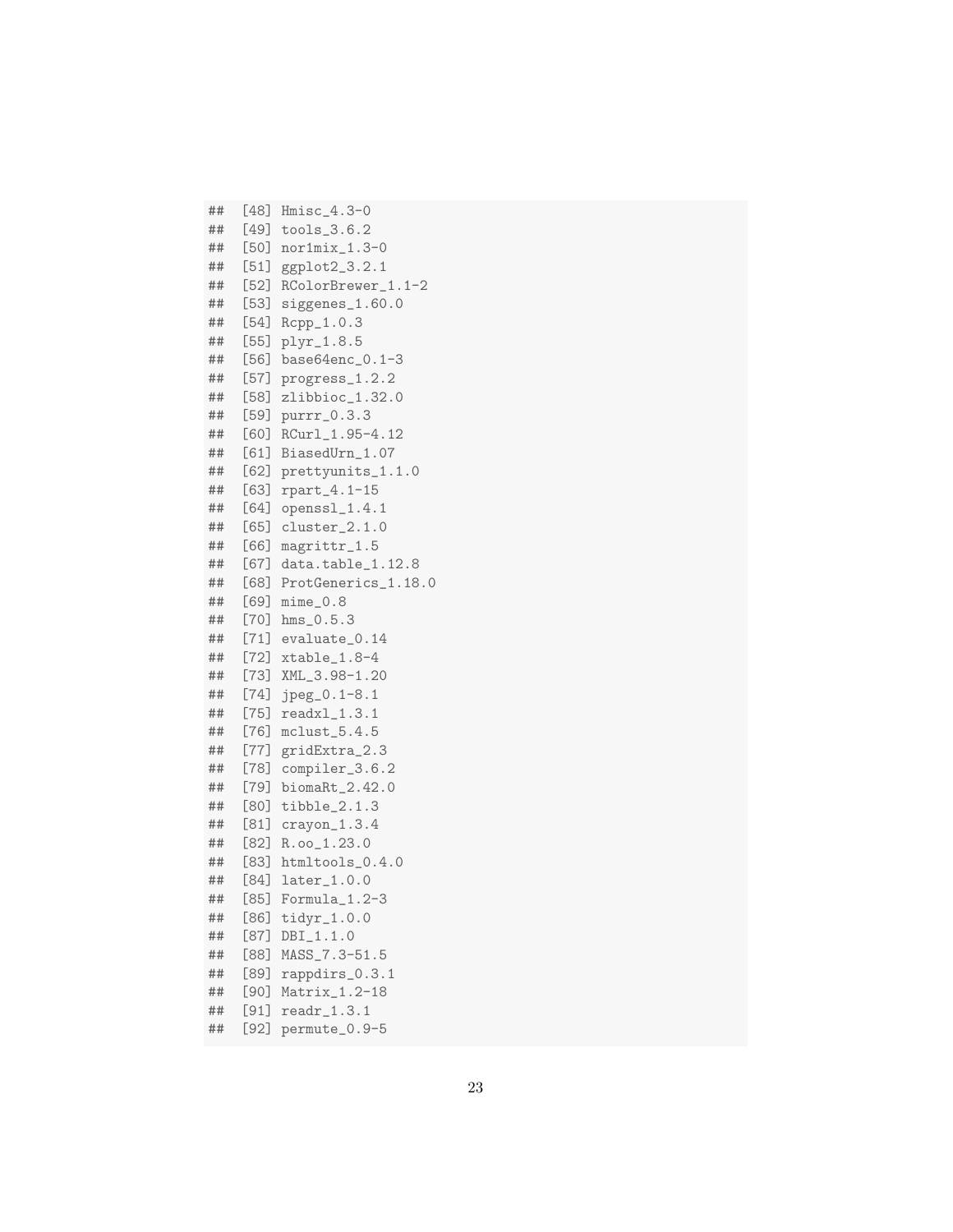```
## [93] R.methodsS3_1.7.1
## [94] Gviz_1.30.0
## [95] pkgconfig_2.0.3
## [96] GenomicAlignments_1.22.1
## [97] registry_0.5-1
## [98] IlluminaHumanMethylation450kmanifest_0.4.0
## [99] foreign_0.8-74
## [100] xml2_1.2.2
## [101] annotate_1.64.0
## [102] rngtools_1.4
## [103] pkgmaker_0.27
## [104] multtest_2.42.0
## [105] beanplot_1.2
## [106] ruv_0.9.7.1
## [107] bibtex_0.4.2.2
## [108] doRNG_1.7.1
## [109] scrime_1.3.5
## [110] stringr_1.4.0
## [111] VariantAnnotation_1.32.0
## [112] digest_0.6.23
## [113] cellranger_1.1.0
## [114] base64_2.0
## [115] htmlTable_1.13.3
## [116] edgeR_3.28.0
## [117] DelayedMatrixStats_1.8.0
## [118] curl_4.3
## [119] shiny_1.4.0
## [120] Rsamtools_2.2.1
## [121] gtools_3.8.1
## [122] lifecycle_0.1.0
## [123] Rhdf5lib_1.8.0
## [124] askpass_1.1
## [125] limma_3.42.0
## [126] BSgenome_1.54.0
## [127] pillar_1.4.3
## [128] lattice_0.20-38
## [129] fastmap_1.0.1
## [130] httr_1.4.1
## [131] survival_3.1-8
## [132] GO.db_3.10.0
## [133] interactiveDisplayBase_1.24.0
## [134] glue_1.3.1
## [135] png_0.1-7
## [136] BiocVersion_3.10.1
```

```
## [137] bit_1.1-14
```